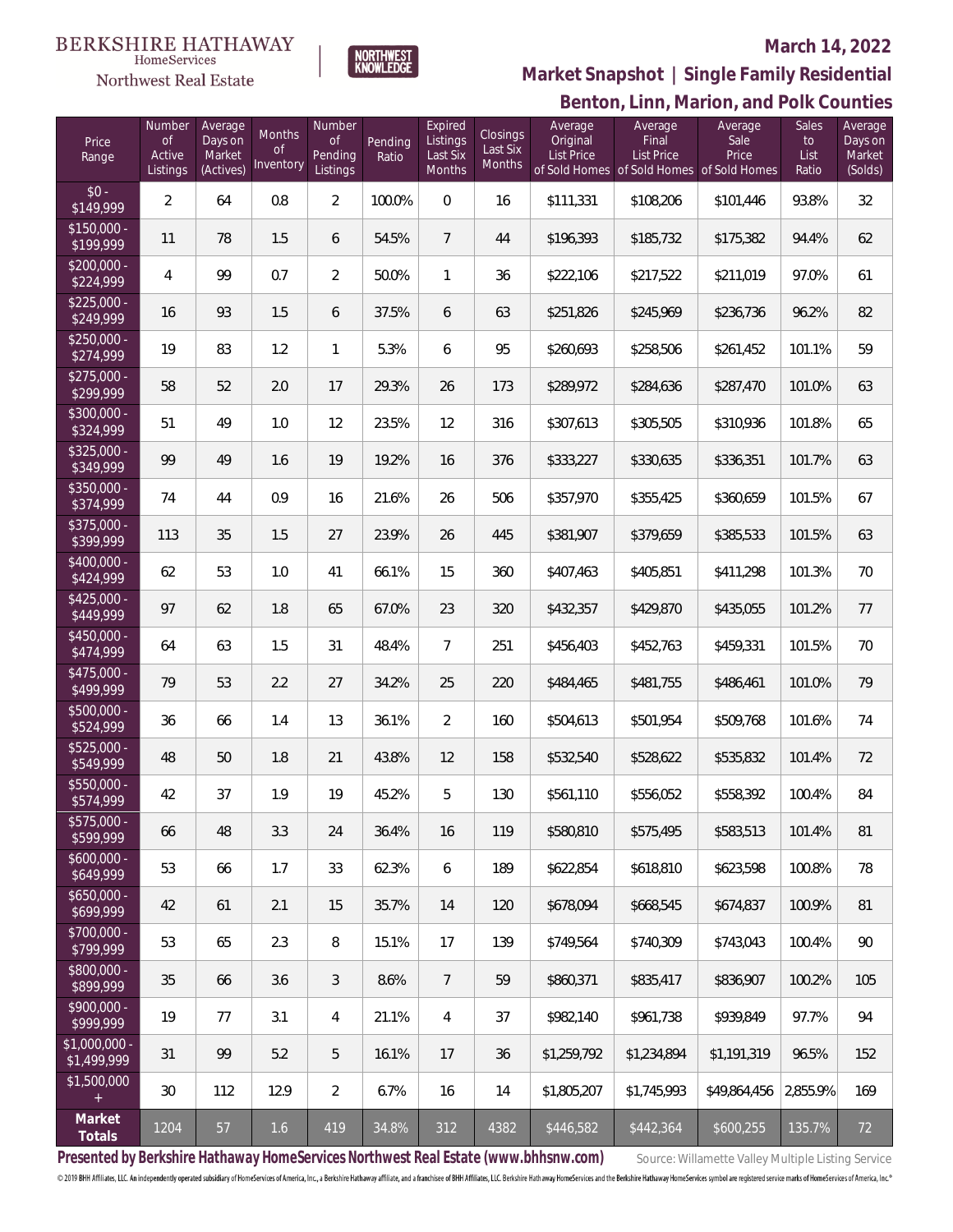

### **March 14, 2022**

**Market Snapshot | Single Family Residential**

**Salem**

| Price<br>Range               | Number<br><b>of</b><br>Active<br>Listings | Average<br>Days on<br>Market<br>(Actives) | Months<br><b>of</b><br>Inventory | Number<br>0f<br>Pending<br>Listings | Pending<br>Ratio | Expired<br>Listings<br>Last Six<br>Months | Closings<br>Last Six<br><b>Months</b> | Average<br>Original<br><b>List Price</b> | Average<br>Final<br><b>List Price</b> | Average<br>Sale<br>Price<br>of Sold Homes of Sold Homes of Sold Homes | <b>Sales</b><br>to<br>List<br>Ratio | Average<br>Days on<br>Market<br>(Solds) |
|------------------------------|-------------------------------------------|-------------------------------------------|----------------------------------|-------------------------------------|------------------|-------------------------------------------|---------------------------------------|------------------------------------------|---------------------------------------|-----------------------------------------------------------------------|-------------------------------------|-----------------------------------------|
| $$0 -$<br>\$149,999          | 1                                         | 103                                       | 6.0                              | $\mathbf{1}$                        | 100.0%           | $\mathbf 0$                               | $\mathbf{1}$                          | \$140,000                                | \$140,000                             | \$115,000                                                             | 82.1%                               | 21                                      |
| $$150,000 -$<br>\$199,999    | $\overline{2}$                            | 65                                        | 1.0                              | $\overline{2}$                      | 100.0%           | $\mathbf{1}$                              | 12                                    | \$208,983                                | \$193,308                             | \$178,492                                                             | 92.3%                               | 43                                      |
| \$200,000 -<br>\$224,999     | $\mathbf 0$                               | N/A                                       | 0.0                              | $\overline{0}$                      | N/A              | $\overline{0}$                            | 16                                    | \$219,231                                | \$217,988                             | \$210,856                                                             | 96.7%                               | 60                                      |
| $$225,000 -$<br>\$249,999    | $\overline{2}$                            | 86                                        | 0.6                              | $\overline{2}$                      | 100.0%           | $\overline{2}$                            | 19                                    | \$256,021                                | \$247,763                             | \$240,305                                                             | 97.0%                               | 95                                      |
| $$250,000 -$<br>\$274,999    | 5                                         | 36                                        | 0.9                              | $\overline{0}$                      | 0.0%             | 3                                         | 34                                    | \$265,553                                | \$264,841                             | \$261,476                                                             | 98.7%                               | 53                                      |
| $$275,000 -$<br>\$299,999    | 19                                        | 46                                        | 2.1                              | 9                                   | 47.4%            | 6                                         | 54                                    | \$298,011                                | \$289,286                             | \$289,267                                                             | 100.0%                              | 64                                      |
| $$300,000 -$<br>\$324,999    | 19                                        | 30                                        | 0.9                              | $\mathbf{1}$                        | 5.3%             | 4                                         | 121                                   | \$308,393                                | \$305,953                             | \$311,174                                                             | 101.7%                              | 61                                      |
| $$325.000 -$<br>\$349,999    | 41                                        | 40                                        | 1.6                              | 10                                  | 24.4%            | 9                                         | 153                                   | \$336,404                                | \$333,470                             | \$337,741                                                             | 101.3%                              | 58                                      |
| \$350,000 -<br>\$374,999     | 28                                        | 41                                        | 0.7                              | 8                                   | 28.6%            | $\overline{7}$                            | 227                                   | \$360,420                                | \$357,316                             | \$361,089                                                             | 101.1%                              | 72                                      |
| \$375,000 -<br>\$399,999     | 44                                        | 41                                        | 1.4                              | 13                                  | 29.5%            | 13                                        | 195                                   | \$382,144                                | \$379,383                             | \$385,221                                                             | 101.5%                              | 63                                      |
| \$400,000 -<br>\$424,999     | 20                                        | 88                                        | 0.9                              | 17                                  | 85.0%            | 4                                         | 138                                   | \$405,931                                | \$404,451                             | \$410,660                                                             | 101.5%                              | 62                                      |
| $$425,000 -$<br>\$449,999    | 31                                        | 88                                        | 1.9                              | 30                                  | 96.8%            | 10                                        | 97                                    | \$434,109                                | \$429,607                             | \$433,347                                                             | 100.9%                              | 57                                      |
| \$450,000 -<br>\$474,999     | 18                                        | 55                                        | 1.4                              | 17                                  | 94.4%            | $\overline{2}$                            | 77                                    | \$455,838                                | \$453,505                             | \$458,901                                                             | 101.2%                              | 60                                      |
| \$475,000 -<br>\$499,999     | 24                                        | 46                                        | 2.1                              | 9                                   | 37.5%            | 10                                        | 69                                    | \$489,272                                | \$484,658                             | \$485,913                                                             | 100.3%                              | 63                                      |
| \$500,000 -<br>\$524,999     | 8                                         | 16                                        | 1.2                              | 4                                   | 50.0%            | $\overline{0}$                            | 40                                    | \$504,421                                | \$499,051                             | \$506,710                                                             | 101.5%                              | 60                                      |
| \$525,000 -<br>\$549,999     | 17                                        | 43                                        | 2.0                              | 3                                   | 17.6%            | 5                                         | 52                                    | \$534,870                                | \$529,697                             | \$534,533                                                             | 100.9%                              | 59                                      |
| \$550,000 -<br>\$574,999     | 12                                        | 30                                        | 1.8                              | 1                                   | 8.3%             | $\mathbf{1}$                              | 40                                    | \$561,003                                | \$558,058                             | \$559,214                                                             | 100.2%                              | 87                                      |
| \$575,000 -<br>\$599,999     | 16                                        | 45                                        | 3.0                              | $\overline{2}$                      | 12.5%            | 6                                         | 32                                    | \$593,336                                | \$584,156                             | \$585,564                                                             | 100.2%                              | 75                                      |
| $$600,000 -$<br>\$649,999    | 13                                        | 66                                        | 1.2                              | $\overline{a}$                      | 15.4%            | $\overline{2}$                            | 67                                    | \$626,155                                | \$623,081                             | \$623,325                                                             | 100.0%                              | 76                                      |
| $$650,000 -$<br>\$699,999    | 23                                        | 53                                        | 3.6                              | 5                                   | 21.7%            | $\, 8$                                    | 38                                    | \$689,070                                | \$674.545                             | \$677,581                                                             | 100.5%                              | 87                                      |
| $$700,000 -$<br>\$799,999    | 17                                        | 38                                        | 2.2                              | 3                                   | 17.6%            | 9                                         | 47                                    | \$764,486                                | \$750,454                             | \$747,496                                                             | 99.6%                               | 95                                      |
| $$800,000 -$<br>\$899,999    | 11                                        | 98                                        | 3.5                              | $\overline{2}$                      | 18.2%            | $\mathbf{1}$                              | 19                                    | \$865,532                                | \$845,280                             | \$836,886                                                             | 99.0%                               | 128                                     |
| \$900,000 -<br>\$999,999     | 3                                         | 34                                        | 2.3                              | 3                                   | 100.0%           | $\overline{2}$                            | 8                                     | \$970,312                                | \$957,187                             | \$938,363                                                             | 98.0%                               | 59                                      |
| \$1,000,000 -<br>\$1,499,999 | 7                                         | 136                                       | 2.2                              | $\overline{2}$                      | 28.6%            | $\mathfrak{Z}$                            | 19                                    | \$1,185,133                              | \$1,177,751                           | \$1,154,474                                                           | 98.0%                               | 140                                     |
| \$1,500,000<br>$+$           | 11                                        | 100                                       | 22.0                             | $\mathbf 0$                         | 0.0%             | $\overline{2}$                            | 3                                     | \$1,733,333                              | \$1,666,667                           | \$1,658,463                                                           | 99.5%                               | 123                                     |
| Market<br>Totals             | 392                                       | 54                                        | 1.5                              | 146                                 | 37.2%            | 110                                       | 1578                                  | \$439,579                                | \$435,062                             | \$437,782                                                             | 100.6%                              | 67                                      |

NORTHWEST<br>KNOWLFDGF

Presented by Berkshire Hathaway HomeServices Northwest Real Estate (www.bhhsnw.com) source: Willamette Valley Multiple Listing Service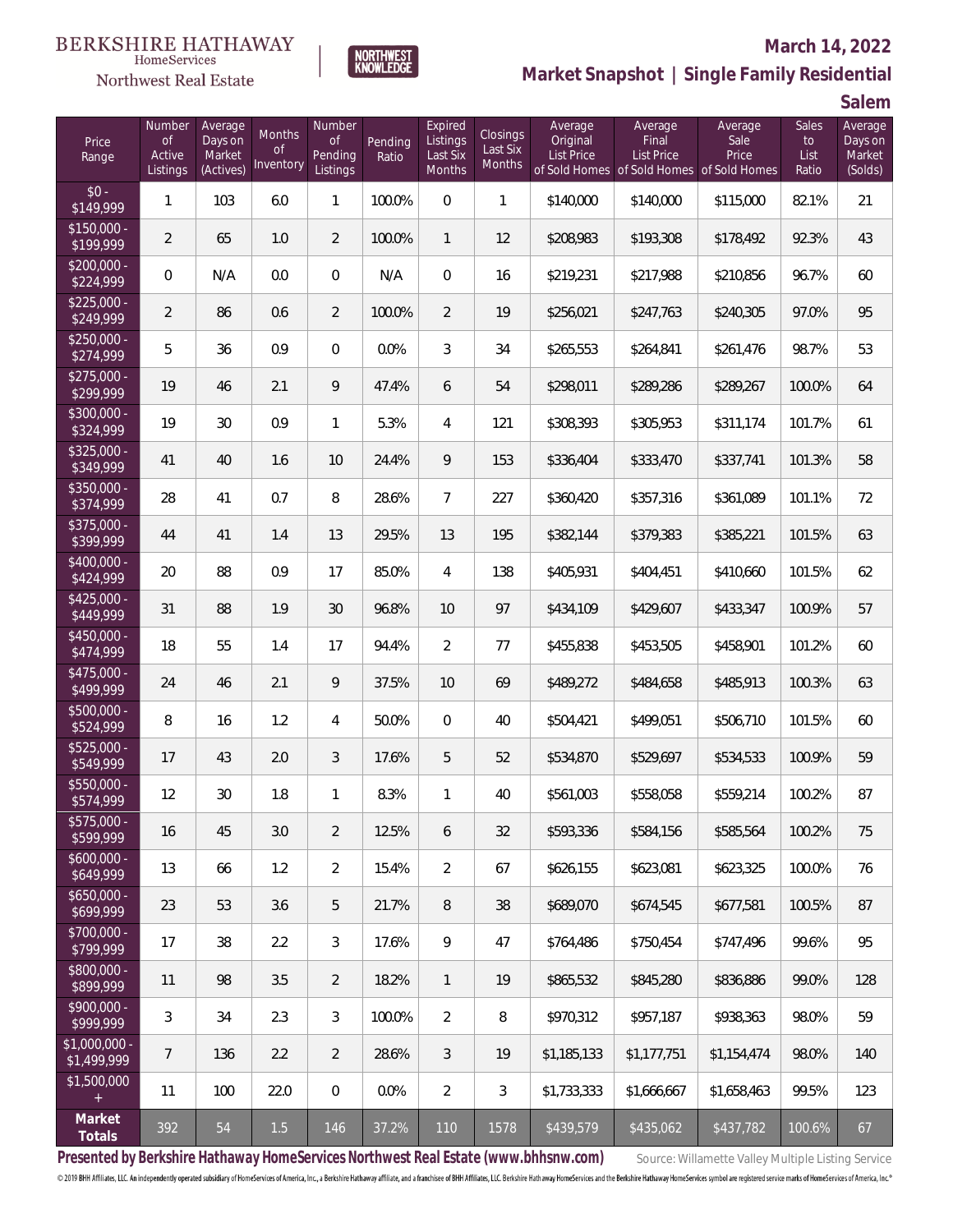## Northwest Real Estate

### **March 14, 2022**



## **Marion and Polk Counties Market Snapshot | Single Family Residential**

| Price<br>Range                    | Number<br><b>of</b><br>Active<br>Listings | Average<br>Days on<br>Market<br>(Actives) | <b>Months</b><br><b>of</b><br>Inventory | Number<br><b>of</b><br>Pending<br>Listings | Pending<br>Ratio | Expired<br>Listings<br>Last Six<br>Months | Closings<br>Last Six<br>Months | Average<br>Original<br>List Price | Average<br>Final<br>List Price<br>of Sold Homes of Sold Homes of Sold Homes | Average<br>Sale<br>Price | <b>Sales</b><br>to<br>List<br>Ratio | Average<br>Days on<br>Market<br>(Solds) |
|-----------------------------------|-------------------------------------------|-------------------------------------------|-----------------------------------------|--------------------------------------------|------------------|-------------------------------------------|--------------------------------|-----------------------------------|-----------------------------------------------------------------------------|--------------------------|-------------------------------------|-----------------------------------------|
| $$0 -$<br>\$149,999               | $\overline{2}$                            | 64                                        | 2.0                                     | 1                                          | 50.0%            | $\overline{0}$                            | 6                              | \$103,333                         | \$100,833                                                                   | \$94,550                 | 93.8%                               | 31                                      |
| $$150,000 -$<br>\$199,999         | $\overline{2}$                            | 65                                        | 0.6                                     | 5                                          | 250.0%           | 3                                         | 21                             | \$203,452                         | \$190,686                                                                   | \$179,133                | 93.9%                               | 55                                      |
| $$200,000 -$<br>\$224,999         | $\overline{2}$                            | 90                                        | 0.6                                     | $\overline{0}$                             | 0.0%             | $\overline{0}$                            | 21                             | \$223,219                         | \$218,705                                                                   | \$211,129                | 96.5%                               | 60                                      |
| $$225,000 -$<br>\$249,999         | 3                                         | 105                                       | 0.6                                     | $\overline{4}$                             | 133.3%           | 3                                         | 30                             | \$256,848                         | \$251,338                                                                   | \$238,657                | 95.0%                               | 93                                      |
| $$250,000 -$<br>\$274,999         | 10                                        | 85                                        | 1.3                                     | $\Omega$                                   | 0.0%             | 5                                         | 48                             | \$265,252                         | \$263,436                                                                   | \$261,418                | 99.2%                               | 54                                      |
| $$275,000 -$<br>\$299,999         | 30                                        | 45                                        | 1.9                                     | 15                                         | 50.0%            | 18                                        | 97                             | \$296,621                         | \$288,758                                                                   | \$288,771                | 100.0%                              | 64                                      |
| $$300,000 -$<br>\$324,999         | 33                                        | 42                                        | 1.0                                     | 5                                          | 15.2%            | $\overline{7}$                            | 208                            | \$308,099                         | \$306,066                                                                   | \$311,050                | 101.6%                              | 67                                      |
| $$325,000 -$<br>\$349,999         | 60                                        | 49                                        | 1.5                                     | 16                                         | 26.7%            | 15                                        | 243                            | \$335,180                         | \$332,032                                                                   | \$336,680                | 101.4%                              | 63                                      |
| $$350,000 -$<br>\$374,999         | 48                                        | 38                                        | 0.8                                     | 13                                         | 27.1%            | 16                                        | 357                            | \$359,191                         | \$356,035                                                                   | \$360,740                | 101.3%                              | 68                                      |
| $$375,000 -$<br>\$399,999         | 77                                        | 38                                        | 1.4                                     | 22                                         | 28.6%            | 19                                        | 329                            | \$383,540                         | \$380,536                                                                   | \$385,792                | 101.4%                              | 61                                      |
| $$400,000 -$<br>\$424,999         | 40                                        | 60                                        | 0.9                                     | 36                                         | 90.0%            | 10                                        | 258                            | \$407,908                         | \$406,145                                                                   | \$411,335                | 101.3%                              | 67                                      |
| $$425,000 -$<br>\$449,999         | 71                                        | 70                                        | 2.1                                     | 42                                         | 59.2%            | 19                                        | 203                            | \$434,143                         | \$430,582                                                                   | \$434,112                | 100.8%                              | 72                                      |
| \$450,000 -<br>\$474,999          | 46                                        | 55                                        | 1.6                                     | 22                                         | 47.8%            | $\overline{4}$                            | 178                            | \$458,133                         | \$454,700                                                                   | \$459,172                | 101.0%                              | 67                                      |
| $$475,000 -$<br>\$499,999         | 58                                        | 57                                        | 2.5                                     | 15                                         | 25.9%            | 17                                        | 141                            | \$487,419                         | \$484,251                                                                   | \$486,584                | 100.5%                              | 71                                      |
| $$500,000 -$<br>$\sqrt{$524,999}$ | 26                                        | 72                                        | 1.9                                     | 9                                          | 34.6%            | $\mathbf{1}$                              | 84                             | \$507,040                         | \$502,622                                                                   | \$507,795                | 101.0%                              | 66                                      |
| $$525,000 -$<br>\$549,999         | 34                                        | 40                                        | 2.1                                     | 10                                         | 29.4%            | 8                                         | 98                             | \$534,720                         | \$531,202                                                                   | \$535,157                | 100.7%                              | 69                                      |
| \$550,000 -<br>\$574,999          | 28                                        | 36                                        | 2.0                                     | 3                                          | 10.7%            | 3                                         | 85                             | \$559,622                         | \$556,449                                                                   | \$558,704                | 100.4%                              | 78                                      |
| $$575,000 -$<br>\$599,999         | 51                                        | 51                                        | 3.8                                     | 10                                         | 19.6%            | 13                                        | 81                             | \$587,066                         | \$581,612                                                                   | \$584,462                | 100.5%                              | 83                                      |
| $$600,000 -$<br>\$649,999         | 35                                        | 66                                        | 1.6                                     | 13                                         | 37.1%            | $\mathfrak{Z}$                            | 128                            | \$626,133                         | \$622,380                                                                   | \$623,132                | 100.1%                              | 85                                      |
| $$650,000 -$<br>\$699,999         | 31                                        | 61                                        | 2.5                                     | 10                                         | 32.3%            | 12                                        | 73                             | \$682,469                         | \$670,905                                                                   | \$675,457                | 100.7%                              | 83                                      |
| \$700,000 -<br>\$799,999          | 38                                        | 64                                        | 2.7                                     | 3                                          | 7.9%             | 14                                        | 85                             | \$759,926                         | \$748,607                                                                   | \$744,562                | 99.5%                               | 96                                      |
| \$800,000 -<br>\$899,999          | 21                                        | 80                                        | 3.8                                     | 3                                          | 14.3%            | 6                                         | 33                             | \$886,246                         | \$849,495                                                                   | \$839,410                | 98.8%                               | 122                                     |
| \$900,000 -<br>\$999,999          | 10                                        | 78                                        | 2.5                                     | $\overline{4}$                             | 40.0%            | $\overline{2}$                            | 24                             | \$1,011,637                       | \$980,600                                                                   | \$944,642                | 96.3%                               | 101                                     |
| \$1,000,000 -<br>\$1,499,999      | 18                                        | 123                                       | 3.9                                     | 5                                          | 27.8%            | 13                                        | 28                             | \$1,232,697                       | \$1,204,542                                                                 | \$1,179,625              | 97.9%                               | 145                                     |
| \$1,500,000<br>$+$                | 23                                        | 109                                       | 17.3                                    | $\overline{2}$                             | 8.7%             | 9                                         | 8                              | \$1,692,488                       | \$1,667,488                                                                 | \$85,958,799             | 5,155.0%                            | 159                                     |
| Market<br>Totals                  | 797                                       | 58                                        | 1.7                                     | 268                                        | 33.6%            | 220                                       | 2867                           | \$449,473                         | \$444,732                                                                   | \$682,474                | 153.5%                              | 71                                      |

Presented by Berkshire Hathaway HomeServices Northwest Real Estate (www.bhhsnw.com) source: Willamette Valley Multiple Listing Service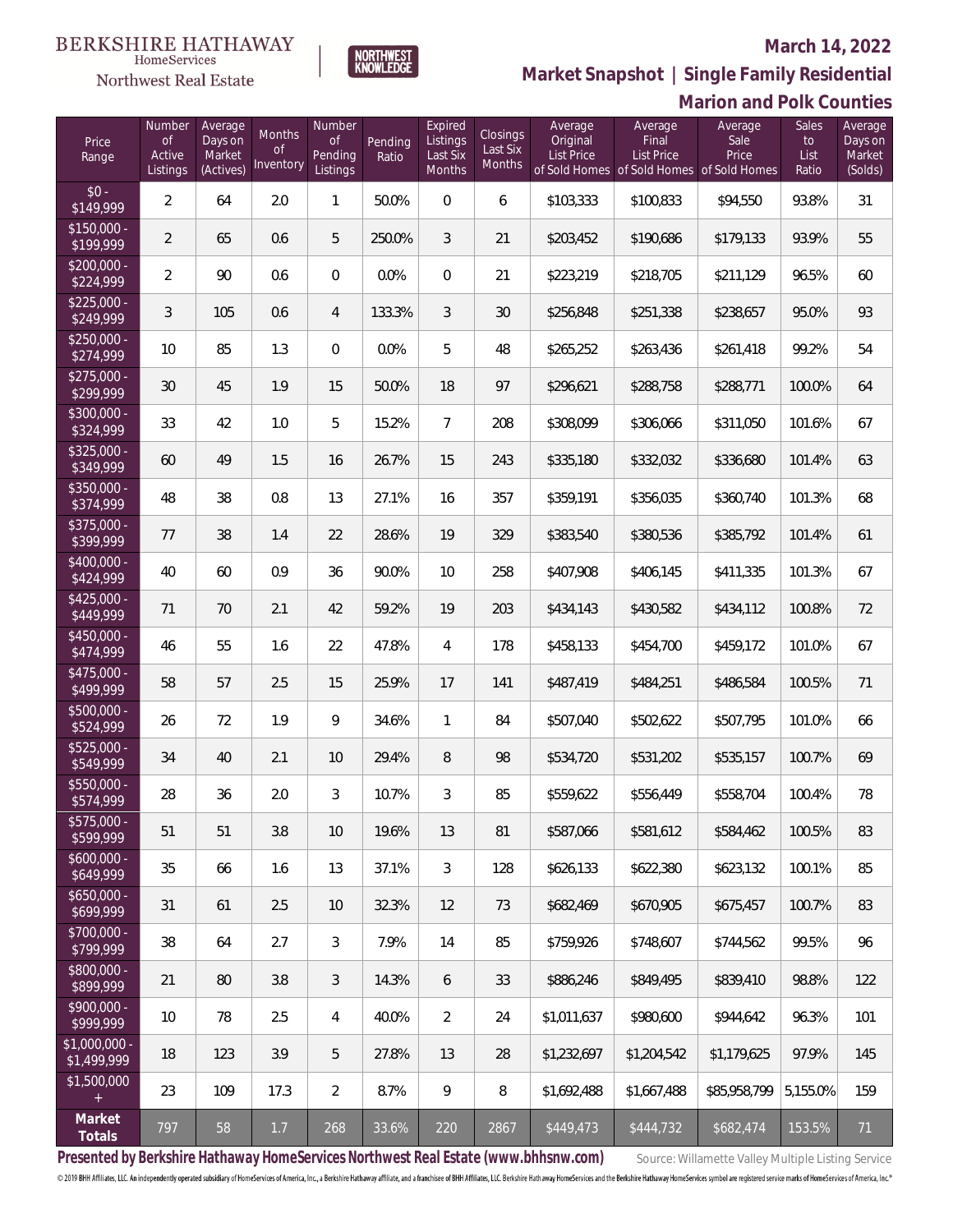

### **March 14, 2022**

**Market Snapshot | Single Family Residential**

**Keizer**

| Price<br>Range                   | Number<br><b>of</b><br>Active<br>Listings | Average<br>Days on<br>Market<br>(Actives) | Months<br>0f<br>Inventory | Number<br>Οf<br>Pending<br>Listings | Pending<br>Ratio | Expired<br>Listings<br>Last Six<br>Months | Closings<br>Last Six<br><b>Months</b> | Average<br>Original<br><b>List Price</b> | Average<br>Final<br><b>List Price</b> | Average<br>Sale<br>Price<br>of Sold Homes of Sold Homes of Sold Homes | <b>Sales</b><br>to<br>List<br>Ratio | Average<br>Days on<br>Market<br>(Solds) |
|----------------------------------|-------------------------------------------|-------------------------------------------|---------------------------|-------------------------------------|------------------|-------------------------------------------|---------------------------------------|------------------------------------------|---------------------------------------|-----------------------------------------------------------------------|-------------------------------------|-----------------------------------------|
| $$0 -$<br>\$149,999              | $\mathbf 0$                               | N/A                                       | 0.0                       | $\boldsymbol{0}$                    | N/A              | $\overline{0}$                            | $\mathbf{1}$                          | \$110,000                                | \$110,000                             | \$110,000                                                             | 100.0%                              | 13                                      |
| $$150,000 -$<br>\$199,999        | $\mathbf 0$                               | N/A                                       | 0.0                       | $\overline{0}$                      | N/A              | $\overline{0}$                            | $\mathbf{1}$                          | \$199,900                                | \$199,900                             | \$199,900                                                             | 100.0%                              | 17                                      |
| $\sqrt{$200,000}$ -<br>\$224,999 | $\mathbf 0$                               | N/A                                       | 0.0                       | $\mathbf{0}$                        | N/A              | $\overline{0}$                            | 1                                     | \$225,000                                | \$225,000                             | \$220,000                                                             | 97.8%                               | 28                                      |
| $$225,000 -$<br>\$249,999        | $\overline{0}$                            | N/A                                       | 0.0                       | $\overline{0}$                      | N/A              | $\boldsymbol{0}$                          | 3                                     | \$264,633                                | \$264,633                             | \$238,300                                                             | 90.0%                               | 54                                      |
| $$250.000 -$<br>\$274,999        | $\overline{0}$                            | N/A                                       | 0.0                       | $\overline{0}$                      | N/A              | $\mathbf{1}$                              | 3                                     | \$256,467                                | \$256,467                             | \$265,000                                                             | 103.3%                              | 43                                      |
| $$275.000 -$<br>\$299,999        | $\mathbf 0$                               | N/A                                       | 0.0                       | $\overline{2}$                      | N/A              | $\overline{2}$                            | 3                                     | \$276,600                                | \$286,600                             | \$287,120                                                             | 100.2%                              | 65                                      |
| \$300,000 -<br>\$324,999         | 1                                         | 104                                       | 0.5                       | $\mathbf 0$                         | 0.0%             | 3                                         | 12                                    | \$314,458                                | \$307,825                             | \$310,304                                                             | 100.8%                              | 76                                      |
| \$325,000 -<br>\$349,999         | $\overline{a}$                            | 60                                        | 0.9                       | $\overline{0}$                      | 0.0%             | $\overline{0}$                            | 14                                    | \$334,189                                | \$329,189                             | \$334,600                                                             | 101.6%                              | 63                                      |
| \$350,000 -<br>\$374,999         | 7                                         | 52                                        | 1.2                       | 1                                   | 14.3%            | 3                                         | 36                                    | \$354,242                                | \$352,417                             | \$361,889                                                             | 102.7%                              | 53                                      |
| \$375,000 -<br>\$399,999         | 12                                        | 26                                        | 1.8                       | $\mathbf 0$                         | 0.0%             | $\mathbf{1}$                              | 39                                    | \$386,100                                | \$381,359                             | \$385,477                                                             | 101.1%                              | 55                                      |
| \$400,000 -<br>\$424,999         | 6                                         | 22                                        | 1.3                       | 3                                   | 50.0%            | $\overline{2}$                            | 28                                    | \$403,339                                | \$403,325                             | \$411,186                                                             | 101.9%                              | 46                                      |
| $$425,000 -$<br>\$449,999        | 6                                         | 15                                        | 1.3                       | $\overline{2}$                      | 33.3%            | $\overline{4}$                            | 27                                    | \$427,646                                | \$426,091                             | \$435,165                                                             | 102.1%                              | 52                                      |
| \$450,000 -<br>\$474,999         | 3                                         | 32                                        | 0.7                       | $\mathbf 0$                         | 0.0%             | $\mathbf{1}$                              | 26                                    | \$455,681                                | \$456,050                             | \$458,800                                                             | 100.6%                              | 47                                      |
| $$475,000 -$<br>\$499,999        | $\overline{2}$                            | 12                                        | 1.2                       | $\overline{2}$                      | 100.0%           | $\overline{0}$                            | 10                                    | \$484,000                                | \$483,500                             | \$492,305                                                             | 101.8%                              | 47                                      |
| $$500,000 -$<br>\$524,999        | 3                                         | 115                                       | 2.6                       | 1                                   | 33.3%            | $\overline{0}$                            | $\overline{7}$                        | \$511,128                                | \$496,329                             | \$506,786                                                             | 102.1%                              | 74                                      |
| $$525,000 -$<br>\$549,999        | $\overline{2}$                            | 47                                        | 1.7                       | 4                                   | 200.0%           | $\mathbf 0$                               | 7                                     | \$543,414                                | \$529,843                             | \$534,143                                                             | 100.8%                              | 63                                      |
| \$550,000 -<br>\$574,999         | 1                                         | 10                                        | 0.7                       | $\mathbf{0}$                        | 0.0%             | 0                                         | 9                                     | \$551,078                                | \$549,967                             | \$556,890                                                             | 101.3%                              | 89                                      |
| $$575,000 -$<br>\$599,999        | 5                                         | 26                                        | 3.8                       | $\overline{0}$                      | 0.0%             | $\mathbf 0$                               | 8                                     | \$579,800                                | \$579,800                             | \$588.214                                                             | 101.5%                              | 152                                     |
| $$600,000 -$<br>\$649,999        | 3                                         | 16                                        | 3.6                       | 5                                   | 166.7%           | $\overline{0}$                            | 5                                     | \$618,380                                | \$615,980                             | \$617,295                                                             | 100.2%                              | 102                                     |
| $$650,000 -$<br>\$699,999        | $\overline{a}$                            | 158                                       | 2.0                       | $\overline{0}$                      | 0.0%             | $\overline{0}$                            | 6                                     | \$655,633                                | \$655,633                             | \$673,103                                                             | 102.7%                              | 62                                      |
| \$700,000 -<br>\$799,999         | 3                                         | 83                                        | 6.0                       | $\mathbf{0}$                        | 0.0%             | $\mathbb O$                               | 3                                     | \$743,300                                | \$748,300                             | \$725,967                                                             | 97.0%                               | 50                                      |
| \$800,000 -<br>\$899,999         | $\mathbf 0$                               | N/A                                       | N/A                       | $\mathbf{0}$                        | N/A              | $\overline{0}$                            | 0                                     | N/A                                      | N/A                                   | N/A                                                                   | N/A                                 | N/A                                     |
| \$900,000 -<br>\$999,999         | 1                                         | 24                                        | N/A                       | $\mathbf 0$                         | 0.0%             | $\mathbf 0$                               | 0                                     | N/A                                      | N/A                                   | N/A                                                                   | N/A                                 | N/A                                     |
| \$1,000,000<br>\$1,499,999       | $\mathbf 0$                               | N/A                                       | N/A                       | $\overline{0}$                      | N/A              | $\overline{2}$                            | 0                                     | N/A                                      | N/A                                   | N/A                                                                   | N/A                                 | N/A                                     |
| \$1,500,000<br>$+$               | $\overline{0}$                            | N/A                                       | N/A                       | $\mathbf{0}$                        | N/A              | 0                                         | 0                                     | N/A                                      | N/A                                   | N/A                                                                   | N/A                                 | N/A                                     |
| Market<br>Totals                 | 59                                        | 42                                        | $1.4\,$                   | 20                                  | 33.9%            | 19                                        | 249                                   | \$421,502                                | \$419,037                             | \$424,870                                                             | 101.4%                              | 59                                      |

NORTHWEST<br>KNOWLFDGF

Presented by Berkshire Hathaway HomeServices Northwest Real Estate (www.bhhsnw.com) source: Willamette Valley Multiple Listing Service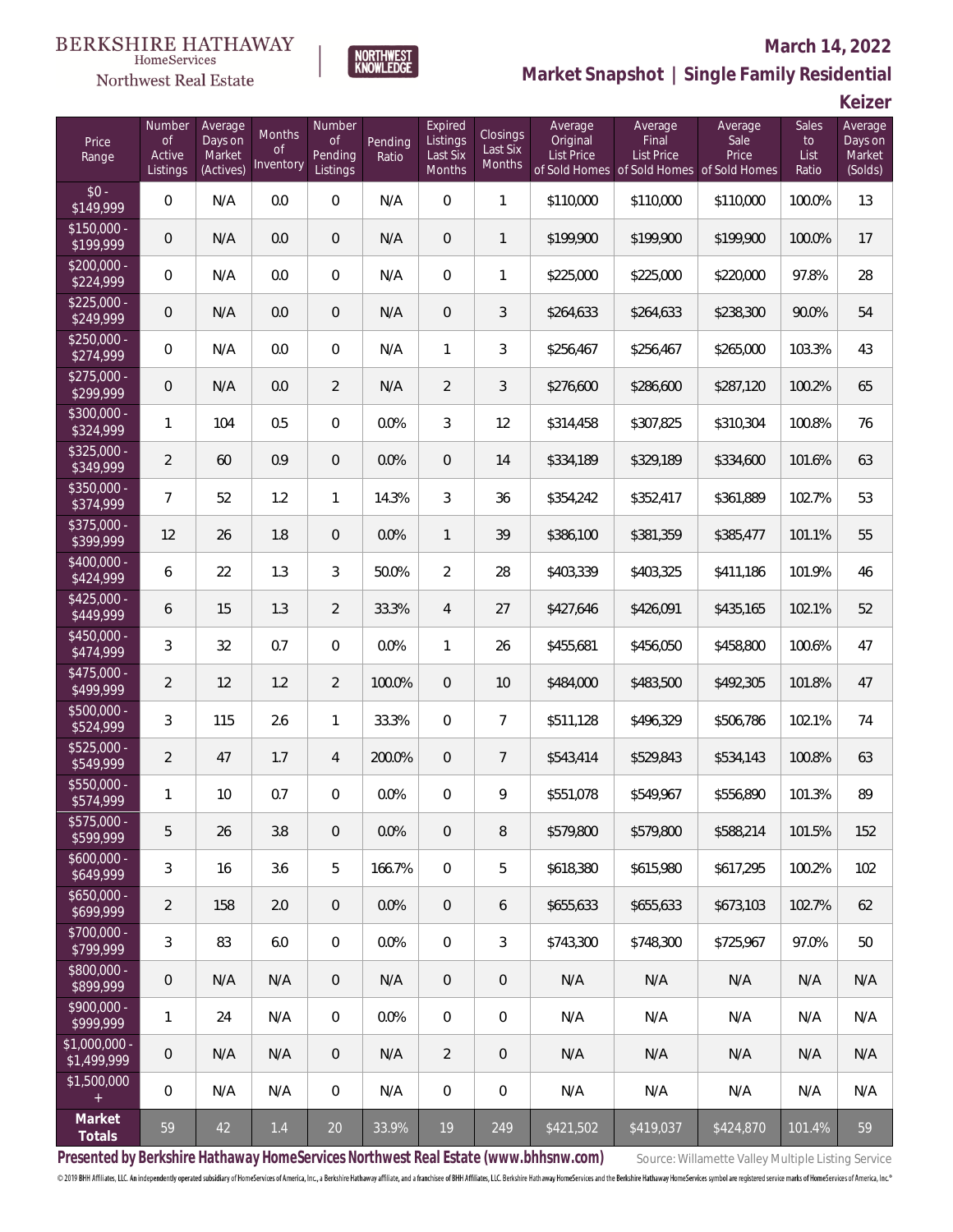

#### **March 14, 2022**

**Market Snapshot | Single Family Residential**

# **Central Salem**

| Price<br>Range               | Number<br><b>of</b><br>Active<br>Listings | Average<br>Days on<br>Market<br>(Actives) | <b>Months</b><br><b>of</b><br>Inventory | Number<br><b>of</b><br>Pending<br>Listings | Pending<br>Ratio | Expired<br>Listings<br>Last Six<br>Months | Closings<br>Last Six<br>Months | Average<br>Original<br>List Price | Average<br>Final<br><b>List Price</b> | Average<br>Sale<br>Price<br>of Sold Homes of Sold Homes of Sold Homes | Sales<br>to<br>List<br>Ratio | Average<br>Days on<br>Market<br>(Solds) |
|------------------------------|-------------------------------------------|-------------------------------------------|-----------------------------------------|--------------------------------------------|------------------|-------------------------------------------|--------------------------------|-----------------------------------|---------------------------------------|-----------------------------------------------------------------------|------------------------------|-----------------------------------------|
| $$0 -$<br>\$149,999          | 0                                         | N/A                                       | 0.0                                     | 0                                          | N/A              | 0                                         | 1                              | \$140,000                         | \$140,000                             | \$115,000                                                             | 82.1%                        | 21                                      |
| $$150,000 -$<br>\$199,999    | 1                                         | 38                                        | 0.9                                     | $\overline{0}$                             | 0.0%             | $\overline{0}$                            | $\overline{7}$                 | \$197,914                         | \$187,914                             | \$179,200                                                             | 95.4%                        | 41                                      |
| $$200,000 -$<br>\$224,999    | 0                                         | N/A                                       | 0.0                                     | $\overline{0}$                             | N/A              | $\overline{0}$                            | 8                              | \$220,488                         | \$220,488                             | \$212,188                                                             | 96.2%                        | 57                                      |
| $$225,000 -$<br>\$249,999    | 0                                         | N/A                                       | 0.0                                     | $\mathbf{1}$                               | N/A              | $\overline{0}$                            | 10                             | \$262,970                         | \$246,470                             | \$238,890                                                             | 96.9%                        | 63                                      |
| $$250,000 -$<br>\$274,999    | 3                                         | 52                                        | 1.1                                     | $\overline{0}$                             | 0.0%             | $\overline{2}$                            | 17                             | \$263,547                         | \$264,776                             | \$261,691                                                             | 98.8%                        | 46                                      |
| $$275,000 -$<br>\$299,999    | $\overline{4}$                            | 54                                        | 1.1                                     | 5                                          | 125.0%           | 3                                         | 22                             | \$280,991                         | \$279,850                             | \$287,516                                                             | 102.7%                       | 60                                      |
| $$300,000 -$<br>\$324,999    | 12                                        | 27                                        | 1.4                                     | 0                                          | 0.0%             | 3                                         | 52                             | \$303,996                         | \$302,367                             | \$311,391                                                             | 103.0%                       | 56                                      |
| $$325,000 -$<br>\$349,999    | 9                                         | 37                                        | 1.6                                     | $\overline{4}$                             | 44.4%            | $\overline{2}$                            | 34                             | \$333,612                         | \$330,035                             | \$336,909                                                             | 102.1%                       | 55                                      |
| $$350,000 -$<br>\$374,999    | 2                                         | 69                                        | 0.3                                     | 1                                          | 50.0%            | $\overline{2}$                            | 44                             | \$365,700                         | \$357,620                             | \$360,520                                                             | 100.8%                       | 72                                      |
| \$375,000 -<br>\$399,999     | 5                                         | 17                                        | 2.7                                     | $\mathbf{1}$                               | 20.0%            | 3                                         | 11                             | \$377,036                         | \$377,045                             | \$381,282                                                             | 101.1%                       | 48                                      |
| $$400,000 -$<br>\$424,999    | 1                                         | 91                                        | 0.6                                     | 1                                          | 100.0%           | $\overline{0}$                            | 10                             | \$425,120                         | \$417,420                             | \$412,000                                                             | 98.7%                        | 57                                      |
| $$425,000 -$<br>\$449,999    | 6                                         | 77                                        | 7.2                                     | $\overline{2}$                             | 33.3%            | $\overline{0}$                            | 5                              | \$436,960                         | \$428,880                             | \$433,000                                                             | 101.0%                       | 55                                      |
| $$450,000 -$<br>\$474,999    | 2                                         | 104                                       | 3.0                                     | 0                                          | 0.0%             | 0                                         | 4                              | \$490,950                         | \$475,325                             | \$459,675                                                             | 96.7%                        | 58                                      |
| $$475,000 -$<br>\$499,999    | 4                                         | 73                                        | 24.0                                    | $\mathbf{1}$                               | 25.0%            | $\overline{2}$                            | 1                              | \$499,900                         | \$499,900                             | \$499,900                                                             | 100.0%                       | 47                                      |
| $$500,000 -$<br>\$524,999    | 1                                         | 11                                        | 6.0                                     | $\overline{0}$                             | 0.0%             | $\overline{0}$                            | 1                              | \$549,000                         | \$540,000                             | \$520,000                                                             | 96.3%                        | 61                                      |
| $$525,000 -$<br>\$549,999    | $\mathbf{1}$                              | 96                                        | N/A                                     | $\overline{0}$                             | 0.0%             | $\mathbf 0$                               | 0                              | N/A                               | N/A                                   | N/A                                                                   | N/A                          | N/A                                     |
| \$550,000 -<br>\$574,999     | 0                                         | N/A                                       | N/A                                     | 0                                          | N/A              | 0                                         | 0                              | N/A                               | N/A                                   | N/A                                                                   | N/A                          | N/A                                     |
| \$575,000 -<br>\$599,999     | 0                                         | N/A                                       | N/A                                     | 0                                          | N/A              | 0                                         | 0                              | N/A                               | N/A                                   | N/A                                                                   | N/A                          | N/A                                     |
| $$600,000 -$<br>\$649,999    | $\mathbf{1}$                              | 30                                        | N/A                                     | 0                                          | 0.0%             | 0                                         | $\boldsymbol{0}$               | N/A                               | N/A                                   | N/A                                                                   | N/A                          | N/A                                     |
| $$650,000 -$<br>\$699,999    | 0                                         | N/A                                       | 0.0                                     | 1                                          | N/A              | $\overline{0}$                            | 1                              | \$699,000                         | \$699,900                             | \$680,000                                                             | 97.2%                        | 85                                      |
| \$700,000 -<br>\$799,999     | 0                                         | N/A                                       | 0.0                                     | 0                                          | N/A              | $\mathbf 0$                               | 1                              | \$700,000                         | \$700,000                             | \$700,000                                                             | 100.0%                       | 47                                      |
| \$800,000 -<br>\$899,999     | 0                                         | N/A                                       | N/A                                     | 0                                          | N/A              | $\overline{0}$                            | 0                              | N/A                               | N/A                                   | N/A                                                                   | N/A                          | N/A                                     |
| \$900,000 -<br>\$999,999     | $\boldsymbol{0}$                          | N/A                                       | N/A                                     | 0                                          | N/A              | 0                                         | 0                              | N/A                               | N/A                                   | N/A                                                                   | N/A                          | N/A                                     |
| \$1,000,000 -<br>\$1,499,999 | 0                                         | N/A                                       | N/A                                     | $\overline{0}$                             | N/A              | 1                                         | 0                              | N/A                               | N/A                                   | N/A                                                                   | N/A                          | N/A                                     |
| \$1,500,000<br>$\pm$         | 1                                         | 234                                       | N/A                                     | $\mathbf 0$                                | 0.0%             | $\mathbf 0$                               | 0                              | N/A                               | N/A                                   | N/A                                                                   | N/A                          | N/A                                     |
| Market<br>Totals             | 53                                        | 51                                        | $1.4$                                   | 17                                         | 32.1%            | 18                                        | 229                            | \$326,714                         | \$322,396                             | \$325,143                                                             | 100.9%                       | 58                                      |

NORTHWEST<br>KNOWLFDGF

Presented by Berkshire Hathaway HomeServices Northwest Real Estate (www.bhhsnw.com) source: Willamette Valley Multiple Listing Service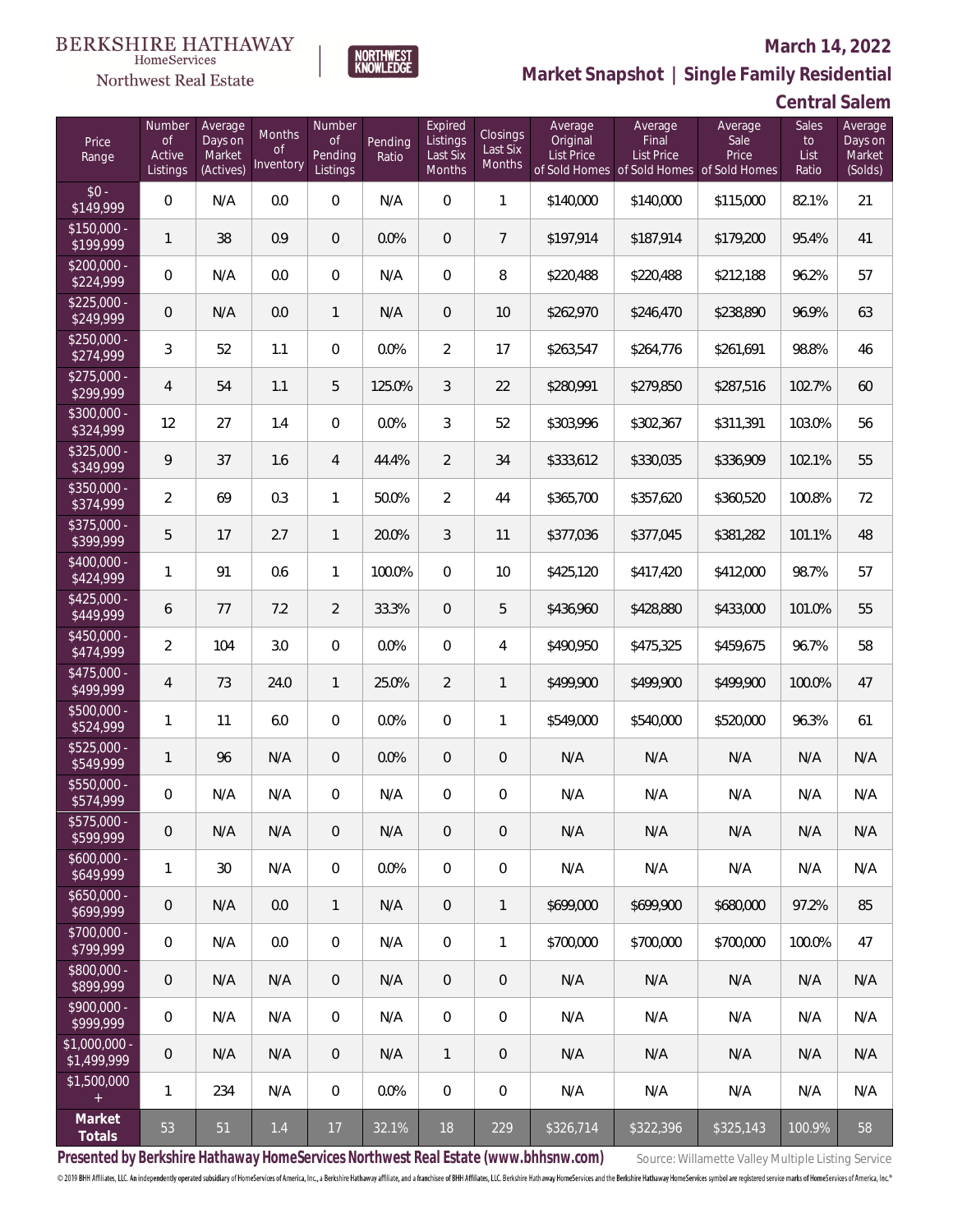## Northwest Real Estate

### **March 14, 2022**



**Suburban E Salem/North Market Snapshot | Single Family Residential**

| Price<br>Range                   | Number<br><b>of</b><br>Active<br>Listings | Average<br>Days on<br>Market<br>(Actives) | <b>Months</b><br><b>of</b><br>Inventory | Number<br>of<br>Pending<br>Listings | Pending<br>Ratio | Expired<br>Listings<br>Last Six<br>Months | Closings<br>Last Six<br><b>Months</b> | Average<br>Original<br><b>List Price</b> | Average<br>Final<br><b>List Price</b><br>of Sold Homes of Sold Homes of Sold Homes | Average<br>Sale<br>Price | Sales<br>to<br>List<br>Ratio | Average<br>Days on<br>Market<br>(Solds) |
|----------------------------------|-------------------------------------------|-------------------------------------------|-----------------------------------------|-------------------------------------|------------------|-------------------------------------------|---------------------------------------|------------------------------------------|------------------------------------------------------------------------------------|--------------------------|------------------------------|-----------------------------------------|
| $$0 -$<br>\$149,999              | 0                                         | N/A                                       | N/A                                     | $\overline{0}$                      | N/A              | $\overline{0}$                            | 0                                     | N/A                                      | N/A                                                                                | N/A                      | N/A                          | N/A                                     |
| $$150,000 -$<br>\$199,999        | 0                                         | N/A                                       | N/A                                     | $\overline{0}$                      | N/A              | $\mathbf{1}$                              | $\mathbf 0$                           | N/A                                      | N/A                                                                                | N/A                      | N/A                          | N/A                                     |
| $$200,000 -$<br>\$224,999        | 0                                         | N/A                                       | 0.0                                     | 0                                   | N/A              | 0                                         | $\overline{2}$                        | \$212,000                                | \$217,500                                                                          | \$202,500                | 93.1%                        | 92                                      |
| $$225,000 -$<br>\$249,999        | $\mathbf{1}$                              | 97                                        | 3.0                                     | $\overline{0}$                      | 0.0%             | $\overline{0}$                            | $\overline{2}$                        | \$242,500                                | \$242,500                                                                          | \$240,000                | 99.0%                        | 90                                      |
| $$250.000 -$<br>\$274,999        | 1                                         | 6                                         | 0.9                                     | 0                                   | 0.0%             | 0                                         | $\overline{7}$                        | \$258,516                                | \$257,073                                                                          | \$257,429                | 100.1%                       | 70                                      |
| $$275,000 -$<br>\$299,999        | 3                                         | 48                                        | 2.3                                     | $\mathbf{1}$                        | 33.3%            | $\overline{2}$                            | 8                                     | \$292,575                                | \$292,575                                                                          | \$291,875                | 99.8%                        | 59                                      |
| $$300.000 -$<br>\$324,999        | $\overline{2}$                            | 37                                        | 0.5                                     | 1                                   | 50.0%            | $\mathbf{1}$                              | 23                                    | \$310,039                                | \$309,604                                                                          | \$309,185                | 99.9%                        | 62                                      |
| $$325,000 -$<br>\$349,999        | $\overline{7}$                            | 28                                        | 1.7                                     | $\mathbf{1}$                        | 14.3%            | $\overline{0}$                            | 25                                    | \$338,944                                | \$336,380                                                                          | \$340,736                | 101.3%                       | 54                                      |
| \$350,000 -<br>\$374,999         | 3                                         | 15                                        | 0.4                                     | $\overline{2}$                      | 66.7%            | 1                                         | 44                                    | \$351,582                                | \$353,309                                                                          | \$360,557                | 102.1%                       | 65                                      |
| \$375,000 -<br>\$399,999         | 6                                         | 21                                        | 0.8                                     | 3                                   | 50.0%            | 3                                         | 48                                    | \$375,067                                | \$374,671                                                                          | \$384,747                | 102.7%                       | 54                                      |
| \$400,000 -<br>\$424,999         | 5                                         | 41                                        | 1.2                                     | $\overline{2}$                      | 40.0%            | $\overline{2}$                            | 26                                    | \$399,729                                | \$398,995                                                                          | \$410,110                | 102.8%                       | 56                                      |
| $$425,000 -$<br>\$449,999        | 3                                         | 38                                        | 0.9                                     | 3                                   | 100.0%           | $\overline{2}$                            | 21                                    | \$426,647                                | \$425,969                                                                          | \$434,356                | 102.0%                       | 62                                      |
| \$450,000 -<br>\$474,999         | 1                                         | 88                                        | 0.7                                     | 1                                   | 100.0%           | $\mathbf{1}$                              | 9                                     | \$456,338                                | \$455,437                                                                          | \$459,266                | 100.8%                       | 74                                      |
| \$475,000 -<br>$\sqrt{$499,999}$ | 3                                         | 14                                        | 2.0                                     | $\mathbf{1}$                        | 33.3%            | $\overline{0}$                            | 9                                     | \$501,854                                | \$484,526                                                                          | \$482,326                | 99.5%                        | 80                                      |
| \$500,000 -<br>\$524,999         | $\overline{2}$                            | 11                                        | 4.0                                     | $\overline{0}$                      | 0.0%             | $\overline{0}$                            | 3                                     | \$513,866                                | \$505,066                                                                          | \$507,171                | 100.4%                       | 132                                     |
| \$525,000 -<br>\$549,999         | $\mathbf{1}$                              | 94                                        | N/A                                     | $\overline{0}$                      | 0.0%             | $\overline{0}$                            | $\mathbf 0$                           | N/A                                      | N/A                                                                                | N/A                      | N/A                          | N/A                                     |
| \$550,000 -<br>\$574,999         | $\mathbf{1}$                              | 3                                         | 6.0                                     | 0                                   | 0.0%             | 0                                         | 1                                     | \$575,000                                | \$575,000                                                                          | \$550,000                | 95.7%                        | 116                                     |
| $$575,000 -$<br>\$599,999        | 0                                         | N/A                                       | 0.0                                     | $\mathbf 0$                         | N/A              | $\mathbf{1}$                              | 2                                     | \$597,500                                | \$587,500                                                                          | \$582.500                | 99.1%                        | 54                                      |
| \$600,000 -<br>\$649,999         | 0                                         | N/A                                       | 0.0                                     | 0                                   | N/A              | 0                                         | 3                                     | \$611,667                                | \$617,000                                                                          | \$615,000                | 99.7%                        | 103                                     |
| \$650,000 -<br>\$699,999         | 1                                         | 31                                        | 3.0                                     | $\mathbf{1}$                        | 100.0%           | $\mathbf{1}$                              | $\overline{2}$                        | \$774,450                                | \$674,450                                                                          | \$669,500                | 99.3%                        | 131                                     |
| \$700,000 -<br>\$799,999         | 0                                         | N/A                                       | 0.0                                     | 0                                   | N/A              | $\mathbf{1}$                              | $\overline{2}$                        | \$734,875                                | \$734,875                                                                          | \$732,375                | 99.7%                        | 66                                      |
| $$800,000 -$<br>\$899,999        | 1                                         | 221                                       | N/A                                     | $\mathbf 0$                         | 0.0%             | $\mathbf 0$                               | 0                                     | N/A                                      | N/A                                                                                | N/A                      | N/A                          | N/A                                     |
| \$900,000 -<br>\$999,999         | 0                                         | N/A                                       | N/A                                     | $\mathbf{1}$                        | N/A              | $\mathbf{1}$                              | 0                                     | N/A                                      | N/A                                                                                | N/A                      | N/A                          | N/A                                     |
| \$1,000,000 -<br>\$1,499,999     | 0                                         | N/A                                       | N/A                                     | $\mathbf 0$                         | N/A              | $\mathbf 0$                               | 0                                     | N/A                                      | N/A                                                                                | N/A                      | N/A                          | N/A                                     |
| \$1,500,000<br>$+$               | 0                                         | N/A                                       | N/A                                     | 0                                   | N/A              | $\boldsymbol{0}$                          | 0                                     | N/A                                      | N/A                                                                                | N/A                      | N/A                          | N/A                                     |
| Market<br>Totals                 | 41                                        | 37                                        | $1.0$                                   | 17                                  | 41.5%            | 17                                        | 237                                   | \$380,920                                | \$379,047                                                                          | \$384,506                | 101.4%                       | 63                                      |

Presented by Berkshire Hathaway HomeServices Northwest Real Estate (www.bhhsnw.com) source: Willamette Valley Multiple Listing Service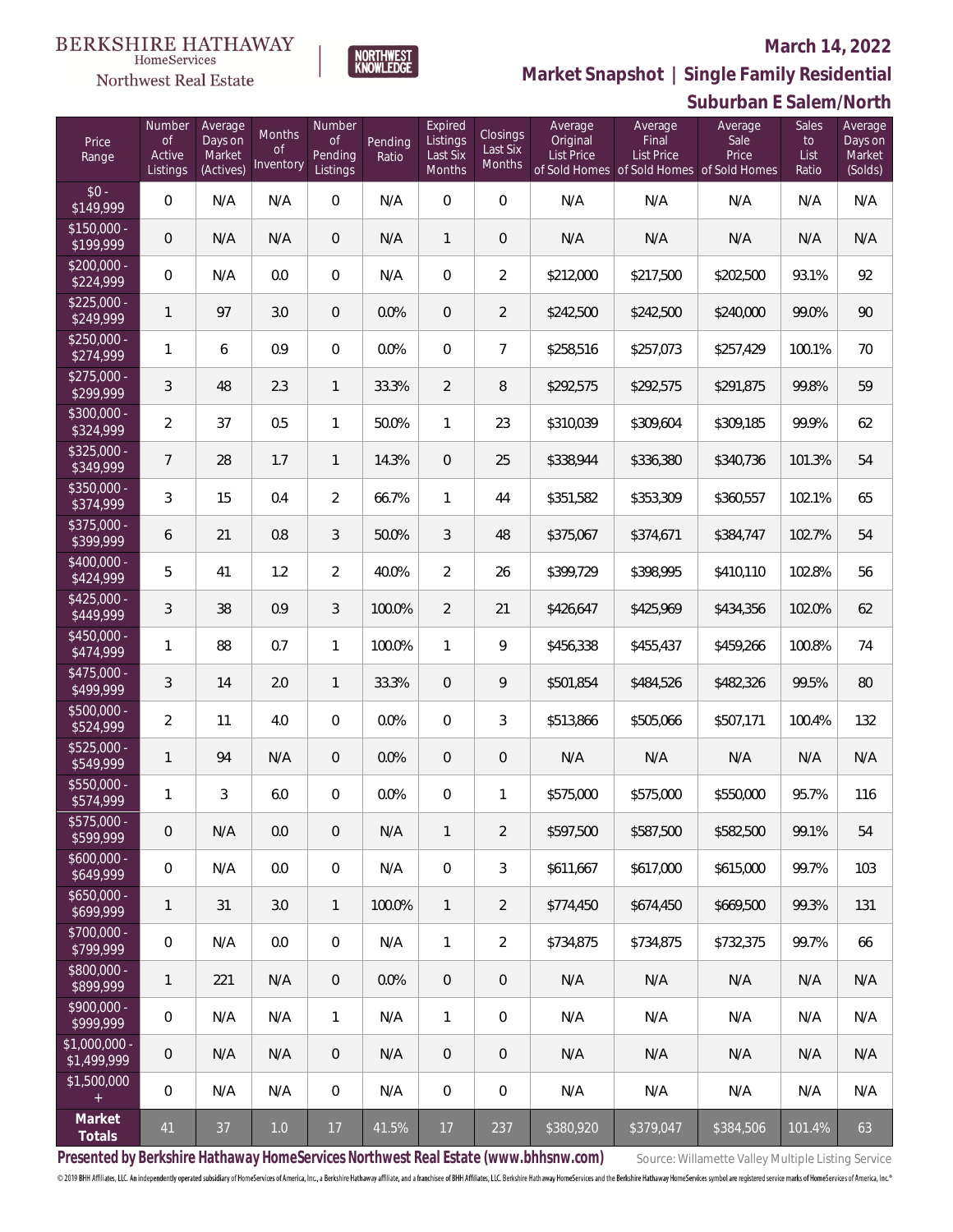## Northwest Real Estate

#### **March 14, 2022**



**Suburban E Salem/South Market Snapshot | Single Family Residential**

| Price<br>Range               | Number<br><b>of</b><br>Active<br>Listings | Average<br>Days on<br>Market<br>(Actives) | Months<br>0f<br>Inventory | Number<br>Οf<br>Pending<br>Listings | Pending<br>Ratio | Expired<br>Listings<br>Last Six<br>Months | Closings<br>Last Six<br><b>Months</b> | Average<br>Original<br><b>List Price</b> | Average<br>Final<br><b>List Price</b><br>of Sold Homes of Sold Homes of Sold Homes | Average<br>Sale<br>Price | Sales<br>to<br>List<br>Ratio | Average<br>Days on<br>Market<br>(Solds) |
|------------------------------|-------------------------------------------|-------------------------------------------|---------------------------|-------------------------------------|------------------|-------------------------------------------|---------------------------------------|------------------------------------------|------------------------------------------------------------------------------------|--------------------------|------------------------------|-----------------------------------------|
| $$0 -$<br>\$149,999          | 0                                         | N/A                                       | N/A                       | $\mathbf{1}$                        | N/A              | $\overline{0}$                            | $\overline{0}$                        | N/A                                      | N/A                                                                                | N/A                      | N/A                          | N/A                                     |
| $$150,000 -$<br>\$199,999    | 0                                         | N/A                                       | 0.0                       | $\overline{0}$                      | N/A              | $\mathbf{0}$                              | $\mathbf{1}$                          | \$179,500                                | \$179,500                                                                          | \$170,000                | 94.7%                        | 27                                      |
| $$200,000 -$<br>\$224,999    | 0                                         | N/A                                       | 0.0                       | $\overline{0}$                      | N/A              | $\mathbf{0}$                              | 4                                     | \$224,975                                | \$217,250                                                                          | \$212,750                | 97.9%                        | 62                                      |
| $$225,000 -$<br>\$249,999    | $\overline{0}$                            | N/A                                       | 0.0                       | $\overline{0}$                      | N/A              | $\mathbf{0}$                              | 3                                     | \$263,267                                | \$263,267                                                                          | \$239,633                | 91.0%                        | 204                                     |
| $$250.000 -$<br>\$274,999    | 1                                         | 18                                        | 2.0                       | $\overline{0}$                      | 0.0%             | $\mathbf{0}$                              | 3                                     | \$278,333                                | \$276,667                                                                          | \$263,333                | 95.2%                        | 62                                      |
| $$275.000 -$<br>\$299,999    | 3                                         | 44                                        | 3.6                       | $\overline{0}$                      | 0.0%             | $\mathbf{0}$                              | 5                                     | \$289,160                                | \$287,160                                                                          | \$289,054                | 100.7%                       | 52                                      |
| $$300,000 -$<br>\$324,999    | 4                                         | 32                                        | 1.6                       | $\mathbf 0$                         | 0.0%             | $\mathbf{0}$                              | 15                                    | \$316,053                                | \$311,980                                                                          | \$310,100                | 99.4%                        | 84                                      |
| $$325,000 -$<br>\$349,999    | 11                                        | 48                                        | 2.5                       | $\mathbf{1}$                        | 9.1%             | $\overline{2}$                            | 26                                    | \$333,819                                | \$330,654                                                                          | \$337,150                | 102.0%                       | 54                                      |
| \$350,000 -<br>\$374,999     | 8                                         | 22                                        | 1.3                       | $\mathsf{O}\xspace$                 | 0.0%             | $\mathbf{1}$                              | 37                                    | \$354,900                                | \$353,549                                                                          | \$358,878                | 101.5%                       | 76                                      |
| \$375,000 -<br>\$399,999     | 14                                        | 26                                        | 2.7                       | $\overline{4}$                      | 28.6%            | $\overline{4}$                            | 31                                    | \$382,518                                | \$379,323                                                                          | \$386,045                | 101.8%                       | 57                                      |
| \$400,000 -<br>\$424,999     | 4                                         | 17                                        | 1.6                       | 11                                  | 275.0%           | $\overline{0}$                            | 15                                    | \$402,239                                | \$403,675                                                                          | \$415,315                | 102.9%                       | 54                                      |
| $$425,000 -$<br>\$449,999    | 1                                         | 140                                       | 2.0                       | 16                                  | 1,600.0%         | $\overline{0}$                            | 3                                     | \$432,833                                | \$432,833                                                                          | \$435,333                | 100.6%                       | 57                                      |
| \$450,000 -<br>\$474,999     | 5                                         | 21                                        | 7.5                       | 10                                  | 200.0%           | $\overline{0}$                            | 4                                     | \$447,498                                | \$454,260                                                                          | \$457,024                | 100.6%                       | 72                                      |
| \$475,000 -<br>\$499,999     | $\overline{2}$                            | 8                                         | 6.0                       | 3                                   | 150.0%           | $\overline{0}$                            | $\overline{2}$                        | \$482,450                                | \$482,450                                                                          | \$482,450                | 100.0%                       | 74                                      |
| $$500,000 -$<br>\$524,999    | 1                                         | 11                                        | N/A                       | 1                                   | 100.0%           | $\overline{0}$                            | $\mathbf 0$                           | N/A                                      | N/A                                                                                | N/A                      | N/A                          | N/A                                     |
| $$525,000 -$<br>\$549,999    | 1                                         | 31                                        | 2.0                       | $\overline{0}$                      | 0.0%             | $\mathbf{0}$                              | 3                                     | \$548,333                                | \$548,333                                                                          | \$529,333                | 96.5%                        | 64                                      |
| \$550,000 -<br>\$574,999     | 0                                         | N/A                                       | $0.0\,$                   | $\mathbf{0}$                        | N/A              | $\overline{0}$                            | $\overline{2}$                        | \$574,450                                | \$569,450                                                                          | \$561,250                | 98.6%                        | 84                                      |
| $$575,000 -$<br>\$599,999    | 1                                         | 33                                        | 6.0                       | $\overline{0}$                      | 0.0%             | $\mathbf 0$                               | $\mathbf{1}$                          | \$599.999                                | \$599.999                                                                          | \$599.999                | 100.0%                       | 48                                      |
| $$600,000 -$<br>\$649,999    | 0                                         | N/A                                       | 0.0                       | $\mathbf 0$                         | N/A              | $\mathbf 0$                               | 4                                     | \$643,450                                | \$627,450                                                                          | \$620,775                | 98.9%                        | 49                                      |
| $$650,000 -$<br>\$699,999    | $\overline{2}$                            | 12                                        | 4.0                       | $\overline{0}$                      | 0.0%             | $\mathbf{1}$                              | 3                                     | \$731,300                                | \$699,300                                                                          | \$674,333                | 96.4%                        | 100                                     |
| $$700,000 -$<br>\$799,999    | $\overline{2}$                            | 16                                        | 2.0                       | $\mathbf 0$                         | 0.0%             | $\mathfrak{Z}$                            | 6                                     | \$799,783                                | \$775,633                                                                          | \$756,333                | 97.5%                        | 86                                      |
| \$800,000 -<br>\$899,999     | $\overline{2}$                            | 26                                        | 6.0                       | $\mathbf{0}$                        | 0.0%             | $\overline{0}$                            | $\overline{2}$                        | \$867,450                                | \$867,450                                                                          | \$854,950                | 98.6%                        | 105                                     |
| \$900,000 -<br>\$999,999     | $\mathbf 0$                               | N/A                                       | 0.0                       | $\mathbf 0$                         | N/A              | $\mathbf 0$                               | 3                                     | \$948,200                                | \$948,200                                                                          | \$940,000                | 99.1%                        | 62                                      |
| \$1,000,000 -<br>\$1,499,999 | 1                                         | 125                                       | 3.0                       | $\overline{0}$                      | 0.0%             | $\overline{0}$                            | $\overline{2}$                        | \$1,175,000                              | \$1,200,000                                                                        | \$1,150,000              | 95.8%                        | 101                                     |
| \$1,500,000<br>$+$           | $\overline{2}$                            | 32                                        | N/A                       | $\mathbf 0$                         | 0.0%             | $\mathbf 0$                               | $\boldsymbol{0}$                      | N/A                                      | N/A                                                                                | N/A                      | N/A                          | N/A                                     |
| Market<br>Totals             | 65                                        | 31                                        | 2.2                       | 47                                  | 72.3%            | 11                                        | 175                                   | \$414,493                                | \$411,323                                                                          | \$412,295                | 100.2%                       | 68                                      |

Presented by Berkshire Hathaway HomeServices Northwest Real Estate (www.bhhsnw.com) Source: Willamette Valley Multiple Listing Service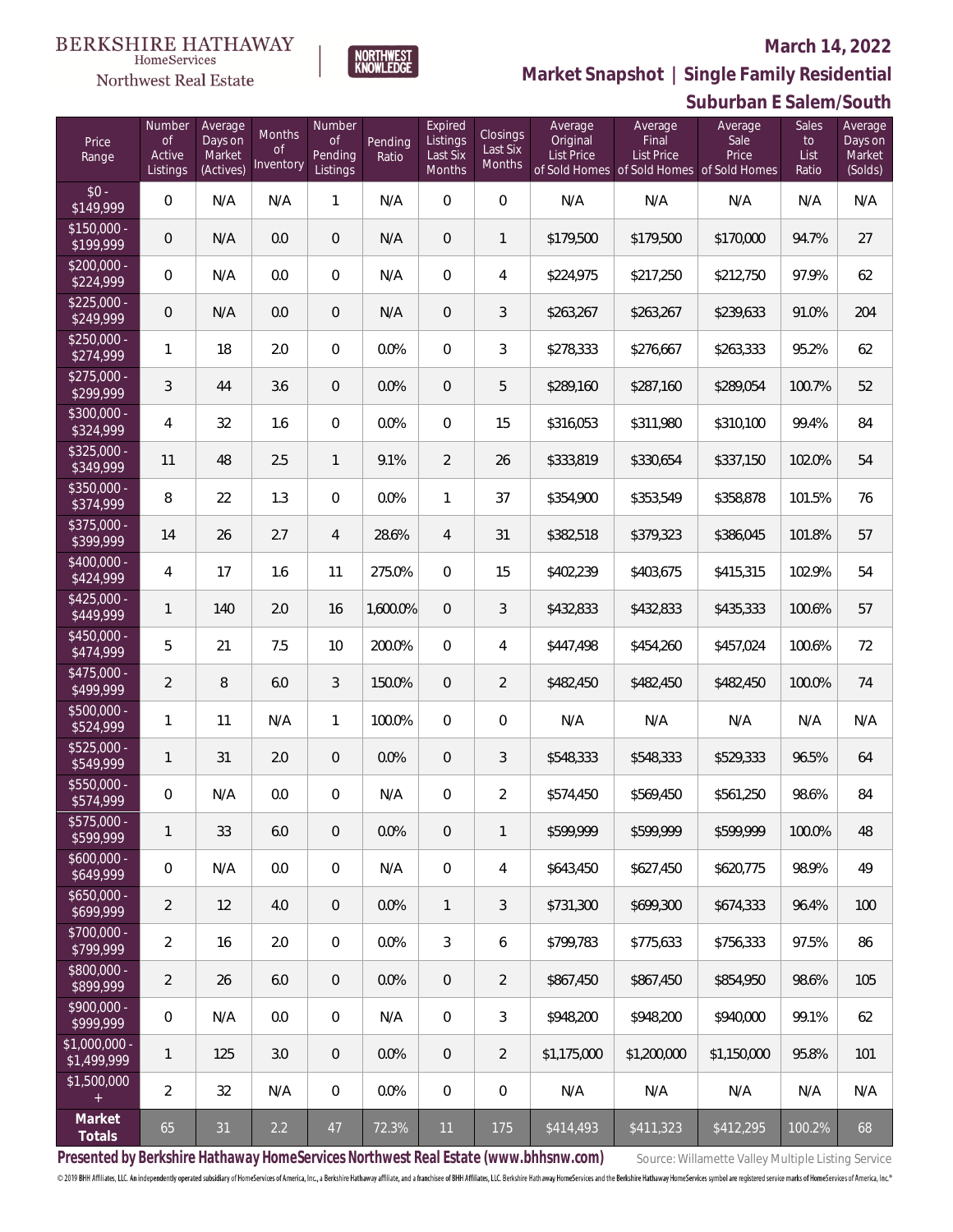### Northwest Real Estate

#### **March 14, 2022**

**Market Snapshot | Single Family Residential**

### **Southeast Salem**

| Price<br>Range                | Number<br><b>of</b><br>Active<br>Listings | Average<br>Days on<br>Market<br>(Actives) | <b>Months</b><br>0f<br>Inventory | Number<br><b>of</b><br>Pending<br>Listings | Pending<br>Ratio | Expired<br>Listings<br>Last Six<br>Months | Closings<br>Last Six<br>Months | Average<br>Original<br><b>List Price</b> | Average<br>Final<br><b>List Price</b> | Average<br>Sale<br>Price<br>of Sold Homes of Sold Homes of Sold Homes | Sales<br>to<br>List<br>Ratio | Average<br>Days on<br>Market<br>(Solds) |
|-------------------------------|-------------------------------------------|-------------------------------------------|----------------------------------|--------------------------------------------|------------------|-------------------------------------------|--------------------------------|------------------------------------------|---------------------------------------|-----------------------------------------------------------------------|------------------------------|-----------------------------------------|
| $$0 -$<br>\$149,999           | $\mathbf{1}$                              | 103                                       | N/A                              | $\overline{0}$                             | 0.0%             | $\Omega$                                  | $\overline{0}$                 | N/A                                      | N/A                                   | N/A                                                                   | N/A                          | N/A                                     |
| $$150,000 -$<br>\$199,999     | $\mathbf{1}$                              | 91                                        | 2.0                              | $\overline{0}$                             | 0.0%             | $\overline{0}$                            | 3                              | \$247,633                                | \$208,267                             | \$174,167                                                             | 83.6%                        | 60                                      |
| $$200,000 -$<br>\$224,999     | $\overline{0}$                            | N/A                                       | 0.0                              | $\overline{0}$                             | N/A              | $\overline{0}$                            | $\mathbf{1}$                   | \$229,900                                | \$229,900                             | \$220,000                                                             | 95.7%                        | 21                                      |
| $$225,000 -$<br>\$249,999     | $\mathbf{1}$                              | 74                                        | 6.0                              | $\mathbf{1}$                               | 100.0%           | $\overline{2}$                            | $\mathbf{1}$                   | \$240,000                                | \$240,000                             | \$245,000                                                             | 102.1%                       | 50                                      |
| $$250,000 -$<br>\$274,999     | $\overline{0}$                            | N/A                                       | 0.0                              | $\overline{0}$                             | N/A              | $\mathbf{1}$                              | 6                              | \$273,150                                | \$268,150                             | \$264,405                                                             | 98.6%                        | 49                                      |
| $$275,000 -$<br>\$299,999     | 5                                         | 40                                        | 2.1                              | $\overline{2}$                             | 40.0%            | $\mathbf{1}$                              | 14                             | \$288,886                                | \$287,029                             | \$289,879                                                             | 101.0%                       | 57                                      |
| $$300,000 -$<br>\$324,999     | $\overline{0}$                            | N/A                                       | 0.0                              | $\overline{0}$                             | N/A              | $\overline{0}$                            | 22                             | \$311,309                                | \$306,082                             | \$312,827                                                             | 102.2%                       | 57                                      |
| $$325,000 -$<br>\$349,999     | 9                                         | 40                                        | 1.3                              | $\overline{4}$                             | 44.4%            | $\overline{2}$                            | 42                             | \$338,483                                | \$334,150                             | \$336,695                                                             | 100.8%                       | 64                                      |
| $$350,000 -$<br>\$374,999     | 10                                        | 71                                        | 1.1                              | 5                                          | 50.0%            | $\mathbf{1}$                              | 55                             | \$361,340                                | \$359,974                             | \$363,177                                                             | 100.9%                       | 82                                      |
| $$375,000 -$<br>\$399,999     | 9                                         | 25                                        | 1.1                              | 3                                          | 33.3%            | $\overline{0}$                            | 51                             | \$388,468                                | \$384,372                             | \$386,944                                                             | 100.7%                       | 84                                      |
| $$400,000 -$<br>\$424,999     | 6                                         | 199                                       | 0.8                              | $\overline{2}$                             | 33.3%            | $\mathbf{1}$                              | 48                             | \$404,346                                | \$404,571                             | \$409,389                                                             | 101.2%                       | 77                                      |
| $$425,000 -$<br>\$449,999     | 10                                        | 136                                       | 2.0                              | 3                                          | 30.0%            | $\overline{2}$                            | 30                             | \$433,635                                | \$428,432                             | \$433,447                                                             | 101.2%                       | 55                                      |
| $$450,000 -$<br>\$474,999     | 5                                         | 76                                        | 1.3                              | $\overline{4}$                             | 80.0%            | $\mathbf{1}$                              | 23                             | \$455,457                                | \$451,930                             | \$458,600                                                             | 101.5%                       | 67                                      |
| $$475,000 -$<br>\$499,999     | 11                                        | 47                                        | 3.0                              | $\overline{0}$                             | 0.0%             | 5                                         | 22                             | \$487,873                                | \$484,009                             | \$486,984                                                             | 100.6%                       | 58                                      |
| $$500,000 -$<br>\$524,999     | $\mathbf{1}$                              | 25                                        | 0.5                              | $\Omega$                                   | 0.0%             | $\Omega$                                  | 12                             | \$501,525                                | \$501,108                             | \$504,750                                                             | 100.7%                       | 56                                      |
| $$525,000 -$<br>\$549,999     | 6                                         | 64                                        | 1.7                              | $\mathbf{1}$                               | 16.7%            | $\overline{4}$                            | 21                             | \$536,921                                | \$533,674                             | \$536,491                                                             | 100.5%                       | 63                                      |
| $$550,000 -$<br>\$574,999     | 5                                         | 48                                        | 2.1                              | $\overline{0}$                             | 0.0%             | $\overline{0}$                            | 14                             | \$560,793                                | \$558,664                             | \$561,940                                                             | 100.6%                       | 82                                      |
| \$575,000 -<br>\$599,999      | 8                                         | 64                                        | 5.3                              | $\mathbf{1}$                               | 12.5%            | $\mathbf{1}$                              | 9                              | \$592,902                                | \$583,355                             | \$584,755                                                             | 100.2%                       | 83                                      |
| $$600,000 -$<br>\$649,999     | $\mathbf{1}$                              | 13                                        | 0.3                              | $\mathbf{1}$                               | 100.0%           | $\mathbf{1}$                              | 22                             | \$625,334                                | \$624,616                             | \$621,788                                                             | 99.5%                        | 101                                     |
| $$650,000 -$<br>\$699,999     | 5                                         | 53                                        | 2.0                              | $\overline{2}$                             | 40.0%            | $\mathfrak{Z}$                            | 15                             | \$677,358                                | \$672,032                             | \$678,025                                                             | 100.9%                       | 76                                      |
| \$700,000 -<br>\$799,999      | 8                                         | 33                                        | 3.2                              | $\mathbf{1}$                               | 12.5%            | $\mathbf{1}$                              | 15                             | \$736,293                                | \$730,827                             | \$738,827                                                             | 101.1%                       | 125                                     |
| \$800,000 -<br>\$899,999      | $\overline{2}$                            | 22                                        | 2.0                              | $\overline{1}$                             | 50.0%            | $\overline{0}$                            | 6                              | \$915,130                                | \$863,296                             | \$835,373                                                             | 96.8%                        | 163                                     |
| \$900,000 -<br>\$999,999      | 0                                         | N/A                                       | 0.0                              | $\overline{2}$                             | N/A              | $\mathbf{1}$                              | $\overline{2}$                 | \$984,500                                | \$984,500                             | \$957,500                                                             | 97.3%                        | 43                                      |
| $$1,000,000$ -<br>\$1,499,999 | $\overline{2}$                            | 43                                        | 4.0                              | $\overline{1}$                             | 50.0%            | $\mathbf{1}$                              | 3                              | \$1,190,000                              | \$1,165,000                           | \$1,151,667                                                           | 98.9%                        | 60                                      |
| \$1,500,000<br>$+$            | $\mathbf{1}$                              | 47                                        | N/A                              | $\mathbf 0$                                | $0.0\%$          | $\mathbf 0$                               | 0                              | N/A                                      | N/A                                   | N/A                                                                   | N/A                          | N/A                                     |
| Market<br>Totals              | 107                                       | 66                                        | $1.5\,$                          | $34\,$                                     | 31.8%            | 28                                        | 437                            | \$452,508                                | \$448,345                             | \$450,910                                                             | 100.6%                       | 75                                      |

NORTHWEST<br>KNOWLFDGF

Presented by Berkshire Hathaway HomeServices Northwest Real Estate (www.bhhsnw.com) source: Willamette Valley Multiple Listing Service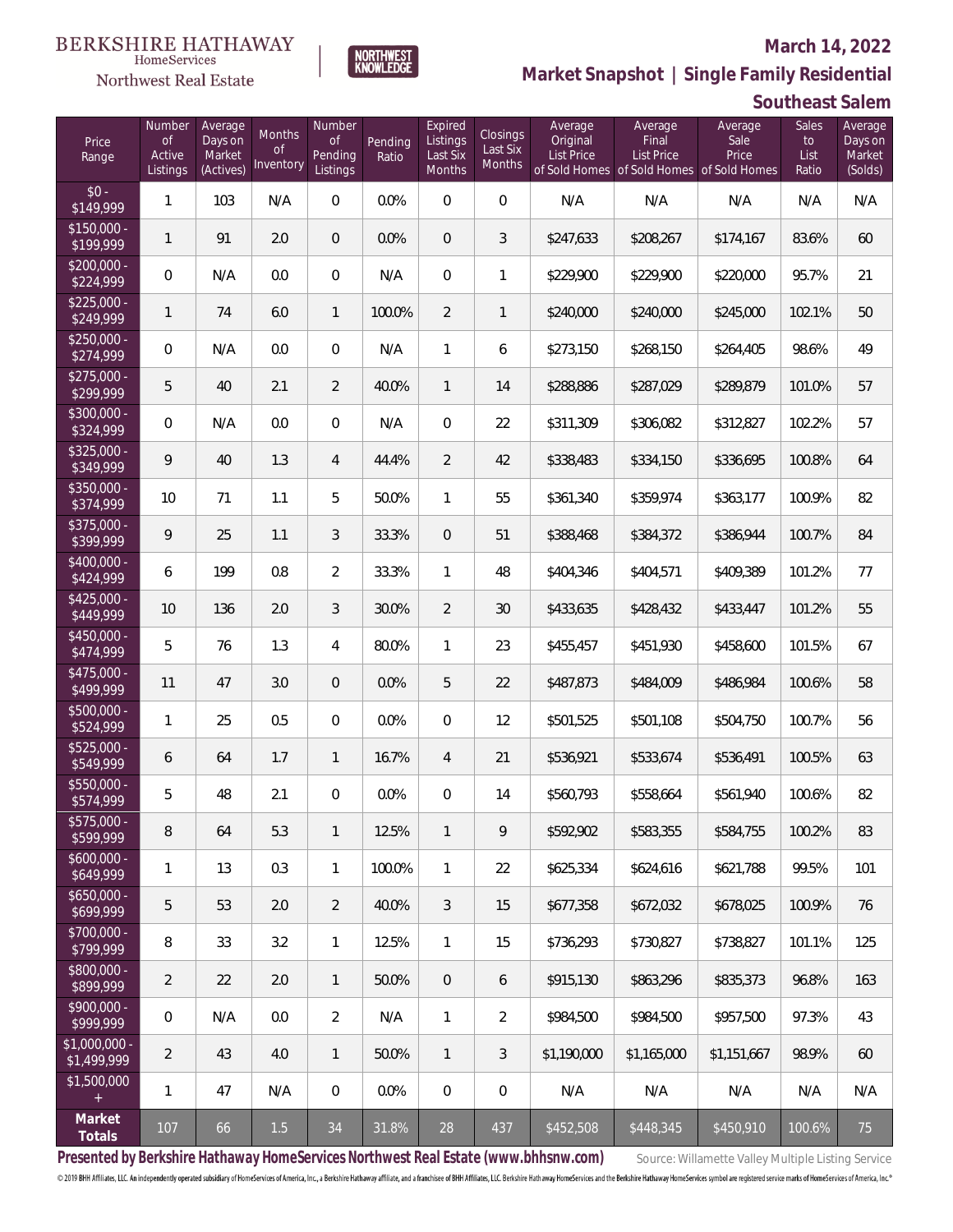# $\begin{array}{llll} \texttt{BERKSHIRE} \texttt{ HATHAWAY} \\ \texttt{\tiny HomeServices} \end{array}$

### Northwest Real Estate

#### **March 14, 2022**



| Price<br>Range               | Number<br><b>of</b><br>Active<br>Listings | Average<br>Days on<br>Market<br>(Actives) | <b>Months</b><br><b>of</b><br>Inventory | Number<br><b>of</b><br>Pending<br>Listings | Pending<br>Ratio | Expired<br>Listings<br>Last Six<br>Months | Closings<br>Last Six<br>Months | Average<br>Original<br><b>List Price</b> | Average<br>Final<br>List Price<br>of Sold Homes of Sold Homes of Sold Homes | Average<br>Sale<br>Price | Sales<br>to<br>List<br>Ratio | Average<br>Days on<br>Market<br>(Solds) |
|------------------------------|-------------------------------------------|-------------------------------------------|-----------------------------------------|--------------------------------------------|------------------|-------------------------------------------|--------------------------------|------------------------------------------|-----------------------------------------------------------------------------|--------------------------|------------------------------|-----------------------------------------|
| $$0 -$<br>\$149,999          | $\overline{0}$                            | N/A                                       | N/A                                     | $\overline{0}$                             | N/A              | $\Omega$                                  | $\mathbf 0$                    | N/A                                      | N/A                                                                         | N/A                      | N/A                          | N/A                                     |
| $$150,000 -$<br>\$199,999    | $\overline{0}$                            | N/A                                       | N/A                                     | $\overline{0}$                             | N/A              | $\overline{0}$                            | $\overline{0}$                 | N/A                                      | N/A                                                                         | N/A                      | N/A                          | N/A                                     |
| $$200,000 -$<br>\$224,999    | $\overline{0}$                            | N/A                                       | 0.0                                     | $\overline{0}$                             | N/A              | $\overline{0}$                            | $\mathbf{1}$                   | \$190,000                                | \$190,000                                                                   | \$200,200                | 105.4%                       | 50                                      |
| $$225,000 -$<br>\$249,999    | $\overline{0}$                            | N/A                                       | 0.0                                     | $\overline{0}$                             | N/A              | $\overline{0}$                            | $\mathbf{1}$                   | \$239,900                                | \$248,000                                                                   | \$248,000                | 100.0%                       | 216                                     |
| $$250,000 -$<br>\$274,999    | $\overline{0}$                            | N/A                                       | N/A                                     | $\overline{0}$                             | N/A              | $\overline{0}$                            | $\overline{0}$                 | N/A                                      | N/A                                                                         | N/A                      | N/A                          | N/A                                     |
| $$275,000 -$<br>\$299,999    | $\overline{0}$                            | N/A                                       | N/A                                     | $\mathbf{1}$                               | N/A              | $\overline{0}$                            | $\mathbf 0$                    | N/A                                      | N/A                                                                         | N/A                      | N/A                          | N/A                                     |
| $$300,000 -$<br>\$324,999    | $\overline{0}$                            | N/A                                       | 0.0                                     | $\overline{0}$                             | N/A              | $\Omega$                                  | 4                              | \$315,000                                | \$311,250                                                                   | \$313,250                | 100.6%                       | 56                                      |
| $$325,000 -$<br>\$349,999    | $\mathbf{1}$                              | 69                                        | 0.4                                     | $\overline{0}$                             | 0.0%             | $\mathbf{1}$                              | 14                             | \$331,721                                | \$333,721                                                                   | \$337,936                | 101.3%                       | 52                                      |
| $$350,000 -$<br>\$374,999    | $\overline{2}$                            | 18                                        | 0.5                                     | $\Omega$                                   | 0.0%             | $\overline{2}$                            | 22                             | \$373,391                                | \$361,382                                                                   | \$361,128                | 99.9%                        | 66                                      |
| $$375,000 -$<br>\$399,999    | $\overline{7}$                            | 114                                       | 1.6                                     | $\overline{2}$                             | 28.6%            | $\overline{2}$                            | 26                             | \$382,419                                | \$376,842                                                                   | \$382,785                | 101.6%                       | 60                                      |
| $$400,000 -$<br>\$424,999    | 1                                         | 35                                        | 0.4                                     | $\overline{0}$                             | 0.0%             | $\mathbf{1}$                              | 17                             | \$407,618                                | \$403,206                                                                   | \$409,524                | 101.6%                       | 54                                      |
| $$425,000 -$<br>\$449,999    | 5                                         | 68                                        | 2.3                                     | 5                                          | 100.0%           | 5                                         | 13                             | \$451,508                                | \$436,354                                                                   | \$431,954                | 99.0%                        | 59                                      |
| $$450,000 -$<br>\$474,999    | $\mathsf{O}\xspace$                       | N/A                                       | 0.0                                     | $\mathbf{1}$                               | N/A              | $\overline{0}$                            | 17                             | \$447,853                                | \$446,676                                                                   | \$457,812                | 102.5%                       | 50                                      |
| $$475,000 -$<br>\$499,999    | $\overline{0}$                            | N/A                                       | 0.0                                     | $\mathbf{1}$                               | N/A              | $\mathbf{1}$                              | 12                             | \$488,508                                | \$481,967                                                                   | \$482,683                | 100.1%                       | 65                                      |
| $$500,000 -$<br>\$524,999    | $\overline{0}$                            | N/A                                       | 0.0                                     | $\overline{0}$                             | N/A              | $\overline{0}$                            | 9                              | \$490,648                                | \$483,715                                                                   | \$506,056                | 104.6%                       | 46                                      |
| $$525,000 -$<br>\$549,999    | 3                                         | $7\overline{ }$                           | 1.5                                     | $\mathbf{0}$                               | 0.0%             | $\mathbf{1}$                              | 12                             | \$528,817                                | \$519,600                                                                   | \$532,667                | 102.5%                       | 50                                      |
| \$550,000 -<br>\$574,999     | $\overline{2}$                            | 21                                        | 0.9                                     | $\Omega$                                   | 0.0%             | $\overline{0}$                            | 13                             | \$567,462                                | \$560,223                                                                   | \$558,731                | 99.7%                        | 112                                     |
| \$575,000 -<br>\$599,999     | 2                                         | 48                                        | 1.5                                     | $\mathbf 0$                                | 0.0%             | $\overline{0}$                            | 8                              | \$602,015                                | \$588,400                                                                   | \$584,663                | 99.4%                        | 70                                      |
| $$600,000 -$<br>\$649,999    | 10                                        | 78                                        | 3.2                                     | $\mathbf 0$                                | 0.0%             | $\mathbf 0$                               | 19                             | \$624,284                                | \$614,173                                                                   | \$620,826                | 101.1%                       | 60                                      |
| $$650,000 -$<br>\$699,999    | 10                                        | 69                                        | 7.5                                     | $\mathbf{1}$                               | 10.0%            | $\overline{0}$                            | 8                              | \$667,856                                | \$667,856                                                                   | \$676,581                | 101.3%                       | 69                                      |
| \$700,000 -<br>\$799,999     | $\overline{2}$                            | 58                                        | 0.9                                     | $\overline{2}$                             | 100.0%           | $\mathbf{1}$                              | 14                             | \$784,007                                | \$769,393                                                                   | \$755,549                | 98.2%                        | 94                                      |
| \$800,000 -<br>\$899,999     | 4                                         | 27                                        | 2.7                                     | $\overline{1}$                             | 25.0%            | $\mathbf{1}$                              | 9                              | \$835,493                                | \$827,293                                                                   | \$830,965                | 100.4%                       | 125                                     |
| \$900,000 -<br>\$999,999     | 3                                         | 34                                        | 9.0                                     | $\mathbf 0$                                | 0.0%             | $\overline{0}$                            | $\overline{2}$                 | \$999,950                                | \$947,450                                                                   | \$925,950                | 97.7%                        | 76                                      |
| \$1,000,000 -<br>\$1,499,999 | $\mathbf 0$                               | N/A                                       | 0.0                                     | $\mathbf{1}$                               | N/A              | $\mathbf{1}$                              | $7\overline{ }$                | \$1,165,713                              | \$1,165,677                                                                 | \$1,121,286              | 96.2%                        | 63                                      |
| \$1,500,000<br>$+$           | 4                                         | 92                                        | $8.0\,$                                 | $\,0\,$                                    | 0.0%             | $\mathbf{1}$                              | $\mathfrak{Z}$                 | \$1,733,333                              | \$1,666,667                                                                 | \$1,658,463              | 99.5%                        | 123                                     |
| Market<br>Totals             | 56                                        | 64                                        | 1.5                                     | 15                                         | 26.8%            | $17\,$                                    | 231                            | \$540,176                                | \$531,906                                                                   | \$533,810                | 100.4%                       | 68                                      |

NORTHWEST<br>KNOWLFDGF

Presented by Berkshire Hathaway HomeServices Northwest Real Estate (www.bhhsnw.com) source: Willamette Valley Multiple Listing Service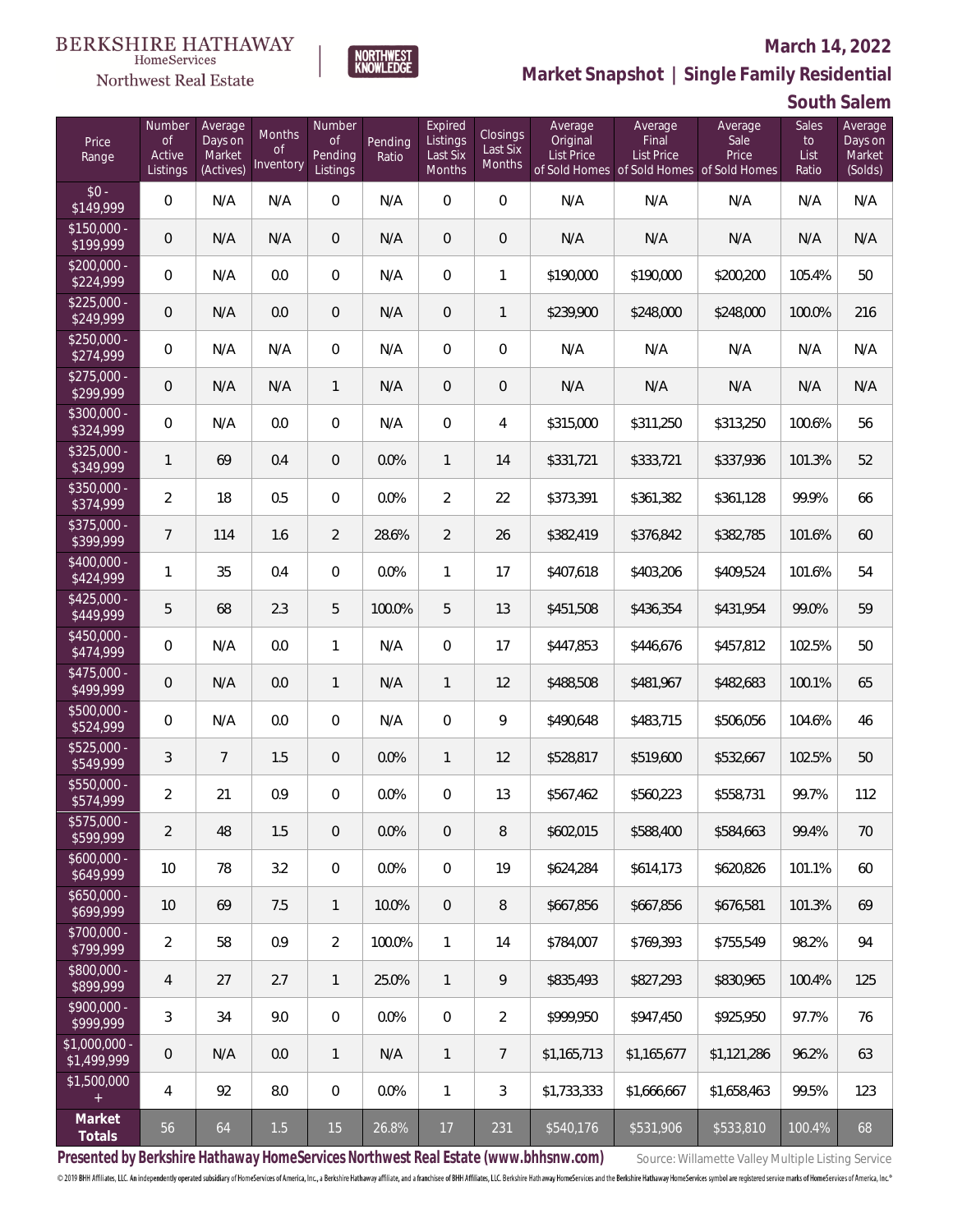#### **March 14, 2022**



Northwest Real Estate

**Market Snapshot | Single Family Residential**

#### **Northwest Salem**

| Price<br>Range                | Number<br><b>of</b><br>Active<br>Listings | Average<br>Days on<br>Market<br>(Actives) | Months<br><b>of</b><br>Inventory | <b>Number</b><br><b>of</b><br>Pending<br>Listings | Pending<br>Ratio | Expired<br>Listings<br>Last Six<br>Months | Closings<br>Last Six<br>Months | Average<br>Original<br>List Price | Average<br>Final<br>List Price<br>of Sold Homes of Sold Homes of Sold Homes | Average<br>Sale<br>Price | <b>Sales</b><br>to<br>List<br>Ratio | Average<br>Days on<br>Market<br>(Solds) |
|-------------------------------|-------------------------------------------|-------------------------------------------|----------------------------------|---------------------------------------------------|------------------|-------------------------------------------|--------------------------------|-----------------------------------|-----------------------------------------------------------------------------|--------------------------|-------------------------------------|-----------------------------------------|
| $$0 -$<br>\$149,999           | $\overline{0}$                            | N/A                                       | N/A                              | $\overline{0}$                                    | N/A              | $\Omega$                                  | $\overline{0}$                 | N/A                               | N/A                                                                         | N/A                      | N/A                                 | N/A                                     |
| $$150,000 -$<br>\$199,999     | $\overline{0}$                            | N/A                                       | 0.0                              | $\overline{2}$                                    | N/A              | $\Omega$                                  | 1                              | \$200,000                         | \$200,000                                                                   | \$195,000                | 97.5%                               | 27                                      |
| \$200,000 -<br>\$224,999      | $\overline{0}$                            | N/A                                       | N/A                              | $\overline{0}$                                    | N/A              | $\Omega$                                  | $\overline{0}$                 | N/A                               | N/A                                                                         | N/A                      | N/A                                 | N/A                                     |
| $$225,000 -$<br>\$249,999     | $\overline{0}$                            | N/A                                       | 0.0                              | $\overline{0}$                                    | N/A              | $\Omega$                                  | $\overline{2}$                 | \$240,000                         | \$240,000                                                                   | \$242,500                | 101.0%                              | 56                                      |
| $$250,000 -$<br>\$274,999     | $\overline{0}$                            | N/A                                       | 0.0                              | $\overline{0}$                                    | N/A              | $\Omega$                                  | 1                              | \$265,000                         | \$265,000                                                                   | \$263,000                | 99.2%                               | 46                                      |
| $$275,000 -$<br>\$299,999     | $\overline{4}$                            | 45                                        | 4.8                              | $\overline{0}$                                    | 0.0%             | $\Omega$                                  | 5                              | \$416,000                         | \$333,990                                                                   | \$291,300                | 87.2%                               | 121                                     |
| \$300,000 -<br>\$324,999      | $\mathbf{1}$                              | 38                                        | 1.2                              | $\overline{0}$                                    | 0.0%             | $\Omega$                                  | 5                              | \$305,460                         | \$303,560                                                                   | \$312,360                | 102.9%                              | 50                                      |
| $$325,000 -$<br>\$349,999     | $\overline{4}$                            | 36                                        | 2.0                              | $\overline{0}$                                    | 0.0%             | $\overline{2}$                            | 12                             | \$342,808                         | \$340,567                                                                   | \$338,575                | 99.4%                               | 77                                      |
| $$350,000 -$<br>\$374,999     | 3                                         | 17                                        | 0.7                              | $\overline{0}$                                    | 0.0%             | $\Omega$                                  | 25                             | \$361,414                         | \$359,986                                                                   | \$361,668                | 100.5%                              | 56                                      |
| $$375,000 -$<br>\$399,999     | 3                                         | 65                                        | 0.6                              | $\overline{0}$                                    | 0.0%             | $\mathbf{1}$                              | 28                             | \$384,093                         | \$381,721                                                                   | \$385,793                | 101.1%                              | 56                                      |
| $$400,000 -$<br>\$424,999     | 3                                         | 56                                        | 0.8                              | $\mathbf{1}$                                      | 33.3%            | $\Omega$                                  | 22                             | \$409,211                         | \$406,233                                                                   | \$411,177                | 101.2%                              | 49                                      |
| $$425,000 -$<br>\$449,999     | 6                                         | 51                                        | 1.4                              | $\mathbf{1}$                                      | 16.7%            | $\mathbf{1}$                              | 25                             | \$431,480                         | \$430,324                                                                   | \$432,936                | 100.6%                              | 54                                      |
| $$450,000 -$<br>\$474,999     | 5                                         | 41                                        | 1.5                              | 1                                                 | 20.0%            | $\overline{0}$                            | 20                             | \$457,485                         | \$455,735                                                                   | \$460,230                | 101.0%                              | 54                                      |
| $$475,000 -$<br>\$499,999     | 4                                         | 58                                        | 1.0                              | 3                                                 | 75.0%            | $\overline{2}$                            | 23                             | \$486,217                         | \$486,264                                                                   | \$487,670                | 100.3%                              | 59                                      |
| $$500,000 -$<br>\$524,999     | $\mathfrak{Z}$                            | 20                                        | 1.2                              | 3                                                 | 100.0%           | $\Omega$                                  | 15                             | \$510,140                         | \$502,673                                                                   | \$507,693                | 101.0%                              | 56                                      |
| $$525,000 -$<br>\$549,999     | 5                                         | 20                                        | 1.9                              | $\overline{2}$                                    | 40.0%            | $\overline{0}$                            | 16                             | \$534,194                         | \$528,556                                                                   | \$534,338                | 101.1%                              | 58                                      |
| \$550,000 -<br>\$574,999      | 4                                         | 18                                        | 2.4                              | 1                                                 | 25.0%            | 1                                         | 10                             | \$548,810                         | \$550,420                                                                   | \$556,539                | 101.1%                              | 60                                      |
| $$575,000 -$<br>\$599,999     | 5                                         | 16                                        | 2.5                              | $\mathbf{1}$                                      | 20.0%            | $\overline{4}$                            | 12                             | \$586,625                         | \$580,050                                                                   | \$586,079                | 101.0%                              | 78                                      |
| $$600,000 -$<br>\$649,999     | $\mathbf{1}$                              | 39                                        | 0.3                              | 1                                                 | 100.0%           | $\mathbf{1}$                              | 19                             | \$627,624                         | \$630,250                                                                   | \$629,454                | 99.9%                               | 63                                      |
| $$650,000 -$<br>\$699,999     | 5                                         | 42                                        | 3.3                              | $\overline{0}$                                    | 0.0%             | 3                                         | 9                              | \$693,294                         | \$673,633                                                                   | \$680,340                | 101.0%                              | 107                                     |
| \$700,000 -<br>\$799,999      | 5                                         | 47                                        | 3.3                              | 0                                                 | 0.0%             | $\mathfrak{Z}$                            | 9                              | \$771,322                         | \$745,989                                                                   | \$752,167                | 100.8%                              | 63                                      |
| \$800,000 -<br>\$899,999      | $\overline{2}$                            | 329                                       | 6.0                              | $\overline{0}$                                    | 0.0%             | $\mathbf 0$                               | $\overline{2}$                 | \$850,000                         | \$850,000                                                                   | \$850,000                | 100.0%                              | 62                                      |
| \$900,000 -<br>\$999,999      | $\boldsymbol{0}$                          | N/A                                       | 0.0                              | 0                                                 | N/A              | $\boldsymbol{0}$                          | $\mathbf{1}$                   | \$949,000                         | \$949,000                                                                   | \$920,000                | 96.9%                               | 51                                      |
| $$1,000,000$ -<br>\$1,499,999 | 4                                         | 185                                       | 3.4                              | $\overline{0}$                                    | 0.0%             | $\mathbf 0$                               | $7\phantom{.}$                 | \$1,205,361                       | \$1,188,933                                                                 | \$1,190,143              | 100.1%                              | 262                                     |
| \$1,500,000<br>$+$            | 3                                         | 130                                       | N/A                              | 0                                                 | 0.0%             | 1                                         | 0                              | N/A                               | N/A                                                                         | N/A                      | N/A                                 | N/A                                     |
| Market<br>Totals              | $70\,$                                    | 59                                        | 1.6                              | 16                                                | 22.9%            | 19                                        | 269                            | \$496,275                         | \$491,026                                                                   | \$493,400                | 100.5%                              | 66                                      |

Presented by Berkshire Hathaway HomeServices Northwest Real Estate (www.bhhsnw.com) source: Willamette Valley Multiple Listing Service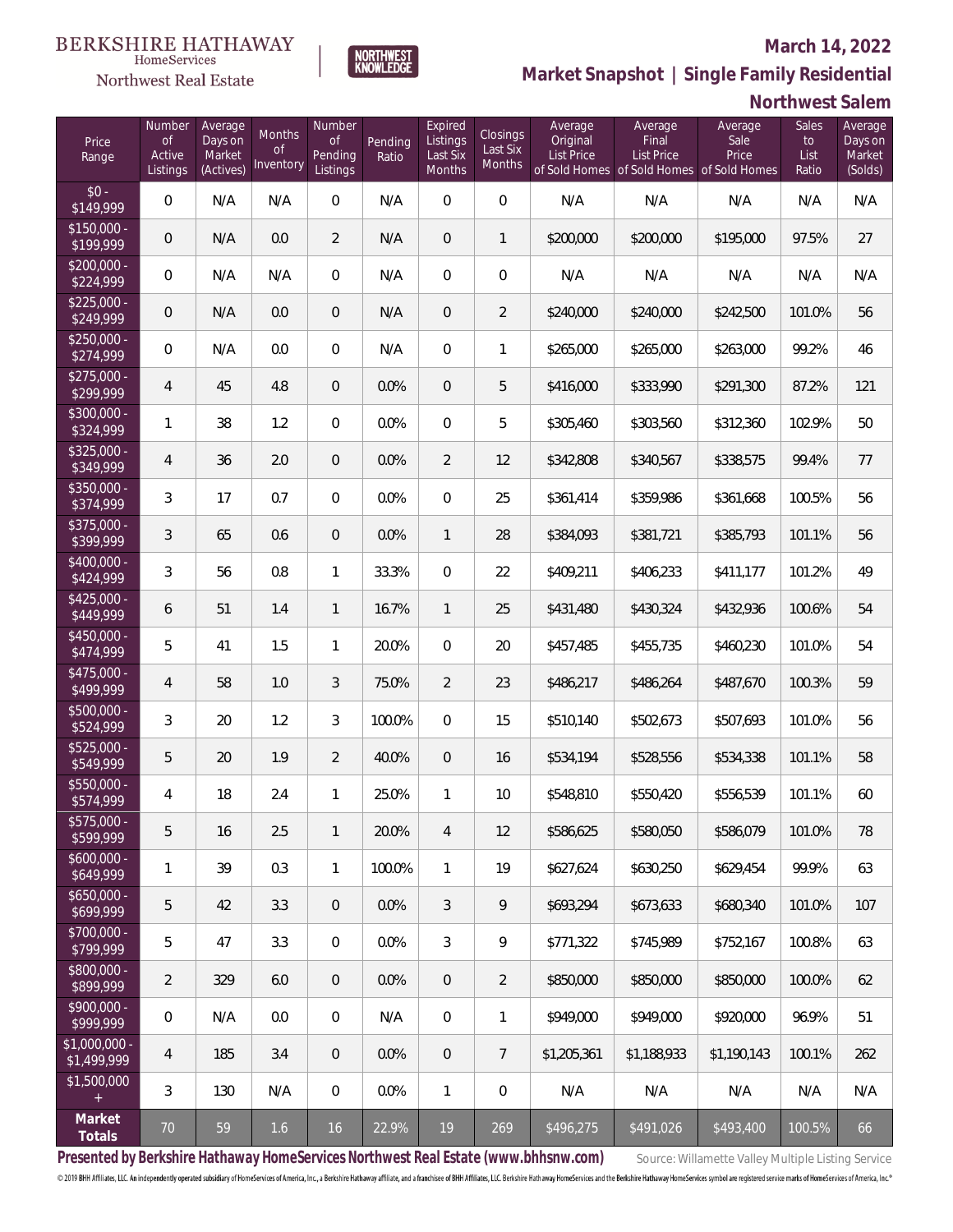### Northwest Real Estate

#### **March 14, 2022**



**Benton County**

| Price<br>Range                | Number<br><b>of</b><br>Active<br>Listings | Average<br>Days on<br>Market<br>(Actives) | Months<br><b>of</b><br>Inventory | Number<br><b>of</b><br>Pending<br>Listings | Pending<br>Ratio | Expired<br>Listings<br>Last Six<br>Months | Closings<br>Last Six<br>Months | Average<br>Original<br><b>List Price</b> | Average<br>Final<br><b>List Price</b> | Average<br>Sale<br>Price<br>of Sold Homes of Sold Homes of Sold Homes | Sales<br>to<br>List<br>Ratio | Average<br>Days on<br>Market<br>(Solds) |
|-------------------------------|-------------------------------------------|-------------------------------------------|----------------------------------|--------------------------------------------|------------------|-------------------------------------------|--------------------------------|------------------------------------------|---------------------------------------|-----------------------------------------------------------------------|------------------------------|-----------------------------------------|
| $$0 -$<br>\$149,999           | $\overline{0}$                            | N/A                                       | N/A                              | $\overline{0}$                             | N/A              | $\bigcirc$                                | $\overline{0}$                 | N/A                                      | N/A                                   | N/A                                                                   | N/A                          | N/A                                     |
| $$150,000 -$<br>\$199,999     | $\mathbf{1}$                              | 17                                        | 1.2                              | $\mathbf{1}$                               | 100.0%           | $\overline{0}$                            | 5                              | \$214,780                                | \$195,580                             | \$177,689                                                             | 90.9%                        | 42                                      |
| $$200,000 -$<br>\$224,999     | $\mathsf{O}\xspace$                       | N/A                                       | 0.0                              | $\mathbf{0}$                               | N/A              | $\overline{0}$                            | $\mathbf{1}$                   | \$200,000                                | \$200,000                             | \$200,000                                                             | 100.0%                       | 49                                      |
| $$225,000 -$<br>\$249,999     | $\overline{0}$                            | N/A                                       | 0.0                              | $\overline{0}$                             | N/A              | $\mathbf{1}$                              | 6                              | \$258,000                                | \$248,833                             | \$230,358                                                             | 92.6%                        | 78                                      |
| $$250,000 -$<br>\$274,999     | $\overline{0}$                            | N/A                                       | 0.0                              | $\mathbf{0}$                               | N/A              | $\Omega$                                  | 4                              | \$255,875                                | \$253,125                             | \$259,250                                                             | 102.4%                       | 56                                      |
| $$275,000 -$<br>\$299,999     | 6                                         | 52                                        | 4.5                              | $\mathbf{1}$                               | 16.7%            | $\mathbf{1}$                              | 8                              | \$286,544                                | \$286,544                             | \$286,875                                                             | 100.1%                       | 38                                      |
| $$300,000 -$<br>\$324,999     | 1                                         | 45                                        | 0.9                              | $\mathbf{1}$                               | 100.0%           | $\overline{0}$                            | $\overline{7}$                 | \$290,986                                | \$292,414                             | \$314,657                                                             | 107.6%                       | 61                                      |
| $$325,000 -$<br>\$349,999     | 5                                         | 164                                       | 1.9                              | $\mathbf{0}$                               | 0.0%             | $\overline{0}$                            | 16                             | \$326,169                                | \$322,169                             | \$332,957                                                             | 103.3%                       | 62                                      |
| $$350,000 -$<br>\$374,999     | 6                                         | 126                                       | 1.5                              | $\overline{0}$                             | 0.0%             | $\mathbf{1}$                              | 24                             | \$356,179                                | \$357,900                             | \$359,825                                                             | 100.5%                       | 77                                      |
| $$375,000 -$<br>\$399,999     | 5                                         | 26                                        | 0.9                              | $\overline{4}$                             | 80.0%            | $\overline{0}$                            | 35                             | \$370,502                                | \$374,930                             | \$383,824                                                             | 102.4%                       | 82                                      |
| $$400,000 -$<br>\$424,999     | $\overline{7}$                            | 16                                        | 1.1                              | $\Omega$                                   | 0.0%             | $\overline{2}$                            | 37                             | \$393,953                                | \$395,256                             | \$410,199                                                             | 103.8%                       | 75                                      |
| $$425,000 -$<br>\$449,999     | 8                                         | 57                                        | 0.8                              | 16                                         | 200.0%           | $\mathbf{1}$                              | 61                             | \$426,467                                | \$426,741                             | \$436,915                                                             | 102.4%                       | 93                                      |
| $$450,000 -$<br>\$474,999     | 10                                        | 102                                       | 1.8                              | 3                                          | 30.0%            | $\mathbf{1}$                              | 33                             | \$447,761                                | \$446,837                             | \$459,885                                                             | 102.9%                       | 79                                      |
| \$475,000 -<br>\$499,999      | 15                                        | 42                                        | 1.8                              | 8                                          | 53.3%            | $\overline{4}$                            | 49                             | \$473,390                                | \$473,541                             | \$485,997                                                             | 102.6%                       | 101                                     |
| $$500,000 -$<br>\$524,999     | 9                                         | 53                                        | 1.1                              | $\mathcal{S}$                              | 33.3%            | $\Omega$                                  | 49                             | \$497,267                                | \$500,096                             | \$512,884                                                             | 102.6%                       | 95                                      |
| $$525,000 -$<br>\$549,999     | 8                                         | 82                                        | 1.3                              | 10                                         | 125.0%           | $\overline{2}$                            | 36                             | \$519,322                                | \$516,931                             | \$536,628                                                             | 103.8%                       | 82                                      |
| $$550,000 -$<br>\$574,999     | 7                                         | 34                                        | 1.9                              | 15                                         | 214.3%           | $\Omega$                                  | 22                             | \$557,728                                | \$554,556                             | \$559,450                                                             | 100.9%                       | 102                                     |
| \$575,000 -<br>\$599,999      | 7                                         | 40                                        | 2.5                              | 13                                         | 185.7%           | $\overline{2}$                            | 17                             | \$547,163                                | \$550,398                             | \$581,070                                                             | 105.6%                       | 78                                      |
| $$600,000 -$<br>\$649,999     | 10                                        | 59                                        | 1.6                              | 17                                         | 170.0%           | $\overline{0}$                            | 38                             | \$607,324                                | \$603,799                             | \$627,296                                                             | 103.9%                       | 58                                      |
| $$650,000 -$<br>\$699,999     | 8                                         | 71                                        | 1.8                              | 5                                          | 62.5%            | $\mathbf{1}$                              | 26                             | \$651,896                                | \$650,669                             | \$674,659                                                             | 103.7%                       | 75                                      |
| \$700,000 -<br>\$799,999      | 6                                         | 38                                        | 1.2                              | 4                                          | 66.7%            | 3                                         | 29                             | \$717,190                                | \$714,807                             | \$739,507                                                             | 103.5%                       | 67                                      |
| \$800,000 -<br>\$899,999      | 4                                         | 27                                        | 1.6                              | $\mathbf{0}$                               | 0.0%             | $\overline{0}$                            | 15                             | \$785,060                                | \$785,060                             | \$825,890                                                             | 105.2%                       | 58                                      |
| \$900,000 -<br>\$999,999      | 3                                         | 16                                        | 1.8                              | $\mathbf 0$                                | 0.0%             | $\mathbf{1}$                              | 10                             | \$923,500                                | \$922,500                             | \$927,800                                                             | 100.6%                       | 86                                      |
| $$1,000,000$ -<br>\$1,499,999 | 3                                         | 45                                        | 4.5                              | $\mathbf{0}$                               | 0.0%             | $\mathbf{1}$                              | $\overline{4}$                 | \$1,422,500                              | \$1,422,500                           | \$1,267,000                                                           | 89.1%                        | 198                                     |
| \$1,500,000<br>$+$            | 4                                         | 80                                        | $6.0\,$                          | $\mathbf 0$                                | 0.0%             | 3                                         | 4                              | \$2,038,250                              | \$1,881,000                           | \$1,830,000                                                           | 97.3%                        | 234                                     |
| Market<br>Totals              | 133                                       | 60                                        | $1.5\,$                          | 101                                        | 75.9%            | 24                                        | 536                            | \$510,794                                | \$509,275                             | \$521,895                                                             | 102.5%                       | 83                                      |

NORTHWEST<br>KNOWLFDGF

Presented by Berkshire Hathaway HomeServices Northwest Real Estate (www.bhhsnw.com) source: Willamette Valley Multiple Listing Service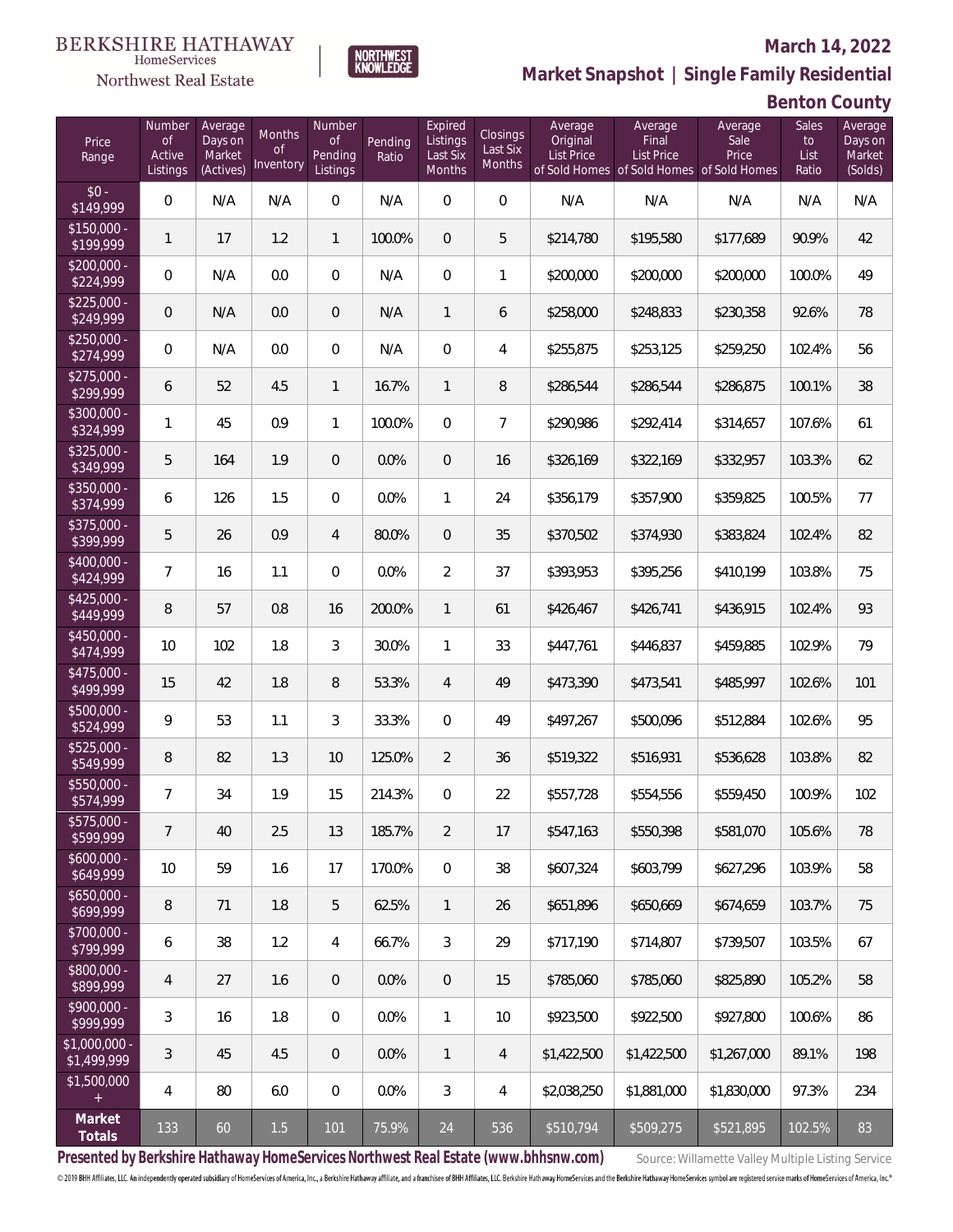

#### **March 14, 2022**

**Market Snapshot | Single Family Residential**

# **Linn County**

| Price<br>Range               | Number<br><b>of</b><br>Active<br>Listings | Average<br>Days on<br>Market<br>(Actives) | Months<br><b>of</b><br>Inventory | Number<br><b>of</b><br>Pending<br>Listings | Pending<br>Ratio | Expired<br>Listings<br>Last Six<br>Months | Closings<br>Last Six<br>Months | Average<br>Original<br><b>List Price</b> | Average<br>Final<br><b>List Price</b> | Average<br>Sale<br>Price<br>of Sold Homes of Sold Homes of Sold Homes | Sales<br>to<br>List<br>Ratio | Average<br>Days on<br>Market<br>(Solds) |
|------------------------------|-------------------------------------------|-------------------------------------------|----------------------------------|--------------------------------------------|------------------|-------------------------------------------|--------------------------------|------------------------------------------|---------------------------------------|-----------------------------------------------------------------------|------------------------------|-----------------------------------------|
| $$0 -$<br>\$149,999          | $\overline{0}$                            | N/A                                       | 0.0                              | $\mathbf{1}$                               | N/A              | $\overline{0}$                            | 10                             | \$116,130                                | \$112,630                             | \$105,583                                                             | 93.7%                        | 33                                      |
| $$150,000 -$<br>\$199,999    | 8                                         | 89                                        | 2.7                              | $\overline{0}$                             | 0.0%             | $\overline{4}$                            | 18                             | \$183,050                                | \$177,217                             | \$170,364                                                             | 96.1%                        | 76                                      |
| $$200,000 -$<br>\$224,999    | $\overline{2}$                            | 108                                       | 0.9                              | $\overline{2}$                             | 100.0%           | $\mathbf{1}$                              | 14                             | \$222,014                                | \$217,000                             | \$211,643                                                             | 97.5%                        | 63                                      |
| $$225,000 -$<br>\$249,999    | 13                                        | 90                                        | 2.9                              | $\overline{2}$                             | 15.4%            | $\overline{2}$                            | 27                             | \$244,874                                | \$239,367                             | \$236,019                                                             | 98.6%                        | 72                                      |
| $$250,000 -$<br>\$274,999    | 9                                         | 81                                        | 1.3                              | 1                                          | 11.1%            | 1                                         | 43                             | \$256,051                                | \$253,505                             | \$261,695                                                             | 103.2%                       | 64                                      |
| $$275,000 -$<br>\$299,999    | 22                                        | 62                                        | 1.9                              | $\mathbf{1}$                               | 4.5%             | $\overline{7}$                            | 68                             | \$280,891                                | \$278,531                             | \$285,685                                                             | 102.6%                       | 65                                      |
| $$300,000 -$<br>\$324,999    | 17                                        | 62                                        | 1.0                              | 6                                          | 35.3%            | 5                                         | 101                            | \$307,766                                | \$305,258                             | \$310,445                                                             | 101.7%                       | 62                                      |
| $$325,000 -$<br>\$349,999    | 34                                        | 33                                        | 1.7                              | 3                                          | 8.8%             | $\mathbf{1}$                              | 117                            | \$330,137                                | \$328,890                             | \$336,131                                                             | 102.2%                       | 61                                      |
| $$350,000 -$<br>\$374,999    | 20                                        | 36                                        | 1.0                              | 3                                          | 15.0%            | 9                                         | 125                            | \$354,827                                | \$353,206                             | \$360,585                                                             | 102.1%                       | 62                                      |
| $$375,000 -$<br>\$399,999    | 31                                        | 30                                        | 2.3                              | $\mathbf{1}$                               | 3.2%             | $\overline{7}$                            | 81                             | \$380,206                                | \$378,139                             | \$385,221                                                             | 101.9%                       | 66                                      |
| $$400,000 -$<br>\$424,999    | 15                                        | 50                                        | 1.4                              | 5                                          | 33.3%            | 3                                         | 65                             | \$413,384                                | \$410,714                             | \$411,776                                                             | 100.3%                       | 76                                      |
| $$425,000 -$<br>\$449,999    | 18                                        | 34                                        | 1.9                              | $7\overline{ }$                            | 38.9%            | 3                                         | 56                             | \$432,297                                | \$430,698                             | \$436,450                                                             | 101.3%                       | 79                                      |
| $$450,000 -$<br>\$474,999    | 8                                         | 63                                        | 1.2                              | 6                                          | 75.0%            | $\overline{2}$                            | 40                             | \$455,835                                | \$449,033                             | \$459,580                                                             | 102.3%                       | 79                                      |
| $$475,000 -$<br>\$499,999    | 6                                         | 45                                        | 1.2                              | $\overline{4}$                             | 66.7%            | $\overline{4}$                            | 30                             | \$488,672                                | \$483,439                             | \$486,643                                                             | 100.7%                       | 85                                      |
| \$500,000 -<br>\$524,999     | $\mathbf{1}$                              | 42                                        | 0.2                              | $\mathbf{1}$                               | 100.0%           | $\mathbf{1}$                              | 27                             | \$510,393                                | \$503,248                             | \$510,252                                                             | 101.4%                       | 62                                      |
| $$525,000 -$<br>\$549,999    | 6                                         | 69                                        | 1.5                              | $\mathbf{1}$                               | 16.7%            | $\overline{2}$                            | 24                             | \$543,467                                | \$535,621                             | \$537,395                                                             | 100.3%                       | 67                                      |
| $$550,000 -$<br>\$574,999    | $\overline{7}$                            | 40                                        | 1.8                              | $\mathbf{1}$                               | 14.3%            | $\overline{2}$                            | 23                             | \$569,843                                | \$556,013                             | \$556,226                                                             | 100.0%                       | 86                                      |
| \$575,000 -<br>\$599,999     | 8                                         | 31                                        | 2.3                              | $\mathbf{1}$                               | 12.5%            | $\mathbf{1}$                              | 21                             | \$583,919                                | \$572,214                             | \$581,829                                                             | 101.7%                       | 77                                      |
| $$600,000 -$<br>\$649,999    | 8                                         | 78                                        | 2.1                              | 3                                          | 37.5%            | 3                                         | 23                             | \$630,265                                | \$623,743                             | \$620,083                                                             | 99.4%                        | 77                                      |
| $$650,000 -$<br>\$699,999    | 3                                         | 35                                        | 0.9                              | $\overline{0}$                             | 0.0%             | $\mathbf{1}$                              | 21                             | \$695,319                                | \$682,471                             | \$672,902                                                             | 98.6%                        | 79                                      |
| \$700,000 -<br>\$799,999     | 9                                         | 86                                        | 2.2                              | $\mathbf{1}$                               | 11.1%            | $\mathbf 0$                               | 25                             | \$751,888                                | \$741,680                             | \$741,982                                                             | 100.0%                       | 97                                      |
| \$800,000 -<br>\$899,999     | 10                                        | 53                                        | 5.5                              | $\overline{0}$                             | 0.0%             | $\mathbf{1}$                              | 11                             | \$885,445                                | \$861,855                             | \$844,420                                                             | 98.0%                        | 117                                     |
| \$900,000 -<br>\$999,999     | 6                                         | 106                                       | 12.0                             | $\overline{0}$                             | 0.0%             | $\mathbf{1}$                              | 3                              | \$941,633                                | \$941,633                             | \$941,667                                                             | 100.0%                       | 63                                      |
| \$1,000,000 -<br>\$1,499,999 | 10                                        | 74                                        | 15.0                             | $\overline{0}$                             | 0.0%             | 3                                         | 4                              | \$1,286,750                              | \$1,259,750                           | \$1,197,500                                                           | 95.1%                        | 156                                     |
| \$1,500,000<br>$+$           | 3                                         | 182                                       | 9.0                              | $\overline{0}$                             | 0.0%             | 4                                         | $\overline{2}$                 | \$1,790,000                              | \$1,790,000                           | \$1,556,000                                                           | 86.9%                        | 82                                      |
| Market<br>Totals             | 274                                       | 55                                        | $1.7\,$                          | 50                                         | 18.2%            | 68                                        | 979                            | \$402,961                                | \$398,795                             | \$402,379                                                             | 100.9%                       | $70\,$                                  |

NORTHWEST<br>KNOWLFDGF

Presented by Berkshire Hathaway HomeServices Northwest Real Estate (www.bhhsnw.com) source: Willamette Valley Multiple Listing Service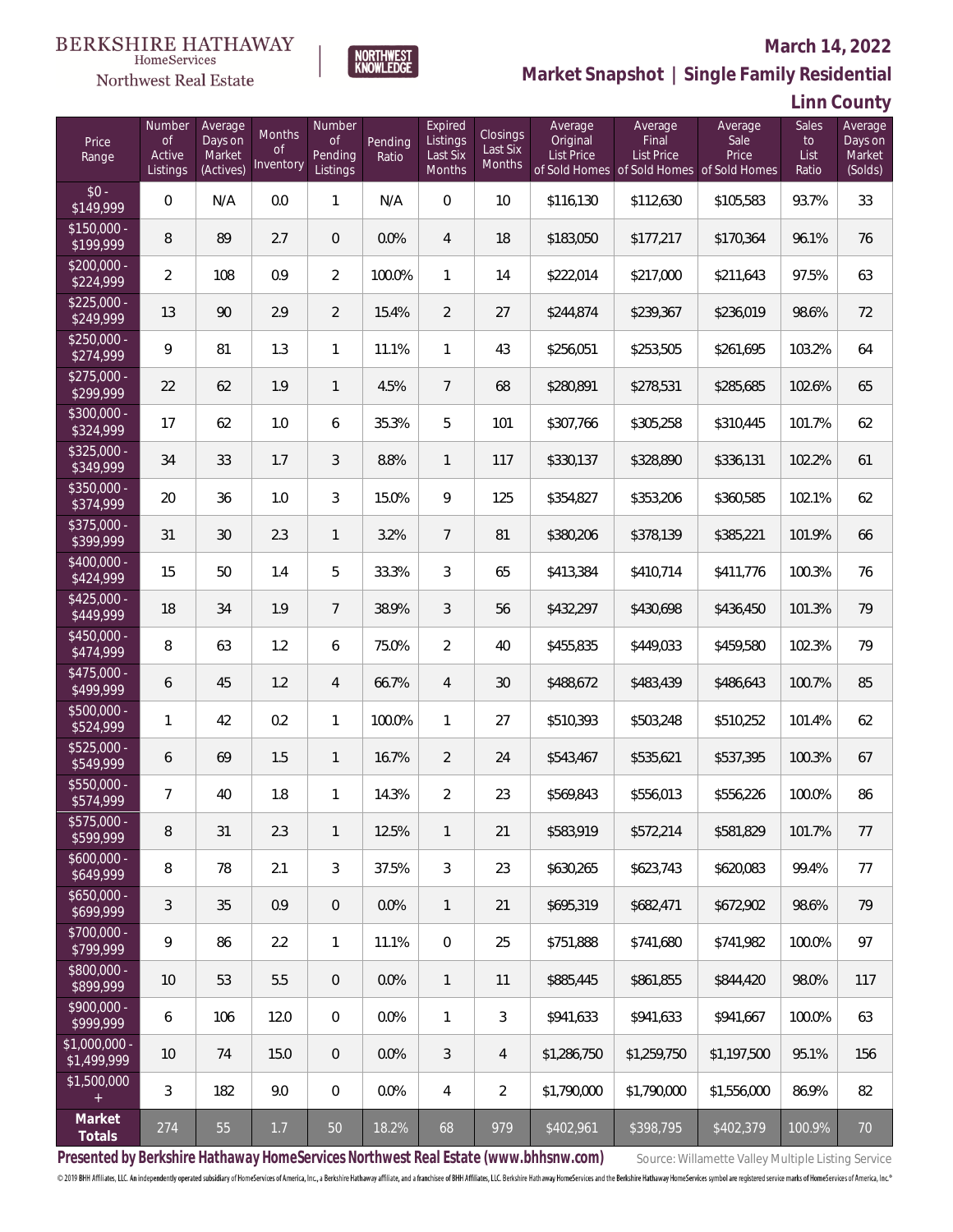### Northwest Real Estate

#### **March 14, 2022**



|  |  |  | Marion County |  |  |
|--|--|--|---------------|--|--|
|--|--|--|---------------|--|--|

| Price<br>Range               | Number<br><b>of</b><br>Active<br>Listings | Average<br>Days on<br>Market<br>(Actives) | Months<br>0f<br>Inventory | Number<br><b>of</b><br>Pending<br>Listings | Pending<br>Ratio | Expired<br>Listings<br>Last Six<br>Months | Closings<br>Last Six<br><b>Months</b> | Average<br>Original<br><b>List Price</b> | Average<br>Final<br>List Price | Average<br>Sale<br>Price<br>of Sold Homes of Sold Homes of Sold Homes | Sales<br>to<br>List<br>Ratio | Average<br>Days on<br>Market<br>(Solds) |
|------------------------------|-------------------------------------------|-------------------------------------------|---------------------------|--------------------------------------------|------------------|-------------------------------------------|---------------------------------------|------------------------------------------|--------------------------------|-----------------------------------------------------------------------|------------------------------|-----------------------------------------|
| $$0 -$<br>\$149,999          | $\mathbf{1}$                              | 24                                        | 1.5                       | $\overline{0}$                             | 0.0%             | $\overline{0}$                            | $\overline{4}$                        | \$92,500                                 | \$88,750                       | \$85,575                                                              | 96.4%                        | 38                                      |
| $$150,000 -$<br>\$199,999    | $\overline{0}$                            | N/A                                       | 0.0                       | $\overline{2}$                             | N/A              | $\overline{2}$                            | 5                                     | \$201,960                                | \$185,960                      | \$179,800                                                             | 96.7%                        | 102                                     |
| $$200,000 -$<br>\$224,999    | $\overline{0}$                            | N/A                                       | 0.0                       | $\overline{0}$                             | N/A              | $\overline{0}$                            | 3                                     | \$235,000                                | \$218,333                      | \$213,333                                                             | 97.7%                        | 60                                      |
| $$225,000 -$<br>\$249,999    | $\mathbf 0$                               | N/A                                       | 0.0                       | $\mathbf{1}$                               | N/A              | $\mathbf{1}$                              | 5                                     | \$250,780                                | \$248,780                      | \$236,800                                                             | 95.2%                        | 70                                      |
| $$250,000 -$<br>\$274,999    | 3                                         | 102                                       | 3.0                       | $\overline{0}$                             | 0.0%             | $\mathbf{1}$                              | 6                                     | \$261,667                                | \$257,000                      | \$258,333                                                             | 100.5%                       | 48                                      |
| $$275,000 -$<br>\$299,999    | 9                                         | 45                                        | 2.0                       | 3                                          | 33.3%            | 9                                         | 27                                    | \$304,130                                | \$292,741                      | \$288,643                                                             | 98.6%                        | 67                                      |
| $$300,000 -$<br>\$324,999    | 8                                         | 79                                        | 1.3                       | $\mathbf{1}$                               | 12.5%            | $\Omega$                                  | 36                                    | \$308,058                                | \$305,361                      | \$311,097                                                             | 101.9%                       | 65                                      |
| $$325,000 -$<br>\$349,999    | 9                                         | 120                                       | 1.5                       | 5                                          | 55.6%            | 3                                         | 35                                    | \$331,964                                | \$328,387                      | \$334,774                                                             | 101.9%                       | 58                                      |
| $$350,000 -$<br>\$374,999    | 1                                         | 10                                        | 0.2                       | $\overline{2}$                             | 200.0%           | $\overline{2}$                            | 36                                    | \$365,211                                | \$358,594                      | \$360,883                                                             | 100.6%                       | 63                                      |
| $$375,000 -$<br>\$399,999    | 12                                        | 50                                        | 1.6                       | 6                                          | 50.0%            | 3                                         | 46                                    | \$389,322                                | \$384,828                      | \$388,626                                                             | 101.0%                       | 66                                      |
| $$400,000 -$<br>\$424,999    | 8                                         | 37                                        | 0.8                       | 8                                          | 100.0%           | 3                                         | 57                                    | \$412,798                                | \$410,393                      | \$412,620                                                             | 100.5%                       | 85                                      |
| $$425,000 -$<br>\$449,999    | 14                                        | 76                                        | 1.8                       | 5                                          | 35.7%            | 3                                         | 48                                    | \$434,087                                | \$430,606                      | \$434,834                                                             | 101.0%                       | 99                                      |
| $$450,000 -$<br>\$474,999    | 16                                        | 67                                        | 1.9                       | 5                                          | 31.3%            | 1                                         | 50                                    | \$455,016                                | \$453,568                      | \$459,910                                                             | 101.4%                       | 68                                      |
| $$475,000 -$<br>\$499,999    | 13                                        | 60                                        | 1.8                       | $\overline{2}$                             | 15.4%            | $\overline{2}$                            | 44                                    | \$486,539                                | \$483,451                      | \$485,979                                                             | 100.5%                       | 83                                      |
| \$500,000 -<br>\$524,999     | $\mathbf{1}$                              | 31                                        | 0.2                       | $\overline{2}$                             | 200.0%           | $\Omega$                                  | 27                                    | \$511,962                                | \$511,262                      | \$511,237                                                             | 100.0%                       | 74                                      |
| $$525,000 -$<br>\$549,999    | $\overline{7}$                            | 17                                        | 1.6                       | $\mathbf{1}$                               | 14.3%            | $\overline{2}$                            | 26                                    | \$533,817                                | \$533,490                      | \$537,020                                                             | 100.7%                       | 77                                      |
| \$550,000 -<br>\$574,999     | 4                                         | 36                                        | 0.9                       | $\mathbf{1}$                               | 25.0%            | $\mathbf{1}$                              | 27                                    | \$559,198                                | \$556,717                      | \$558,626                                                             | 100.3%                       | 59                                      |
| \$575,000 -<br>\$599,999     | 16                                        | 33                                        | 3.3                       | 3                                          | 18.8%            | 5                                         | 29                                    | \$582,231                                | \$580,783                      | \$583,813                                                             | 100.5%                       | 60                                      |
| $$600,000 -$<br>\$649,999    | 9                                         | 58                                        | 1.5                       | 4                                          | 44.4%            | $\mathbf{1}$                              | 36                                    | \$630,667                                | \$619,847                      | \$623,167                                                             | 100.5%                       | 74                                      |
| $$650,000 -$<br>\$699,999    | 3                                         | 59                                        | 0.8                       | 3                                          | 100.0%           | $\mathbf{1}$                              | 23                                    | \$674,070                                | \$662,701                      | \$671,771                                                             | 101.4%                       | 80                                      |
| \$700,000 -<br>\$799,999     | 10                                        | 66                                        | 2.7                       | $\overline{0}$                             | 0.0%             | 5                                         | 22                                    | \$756,191                                | \$745,100                      | \$745,036                                                             | 100.0%                       | 74                                      |
| \$800,000 -<br>\$899,999     | 6                                         | 40                                        | 5.1                       | $\mathbf{1}$                               | 16.7%            | 3                                         | $\overline{7}$                        | \$912,714                                | \$868,429                      | \$854,857                                                             | 98.4%                        | 124                                     |
| \$900,000 -<br>\$999,999     | 3                                         | 137                                       | 1.4                       | 0                                          | 0.0%             | $\mathbf 0$                               | 13                                    | \$1,016,753                              | \$992,838                      | \$947,654                                                             | 95.4%                        | 80                                      |
| \$1,000,000 -<br>\$1,499,999 | 10                                        | 108                                       | 8.6                       | $\overline{2}$                             | 20.0%            | $\overline{7}$                            | $\overline{7}$                        | \$1,265,429                              | \$1,213,986                    | \$1,213,214                                                           | 99.9%                        | 137                                     |
| \$1,500,000<br>$+$           | 6                                         | 80                                        | 12.0                      | $\overline{2}$                             | 33.3%            | 3                                         | 3                                     | \$1,364,967                              | \$1,364,967                    | \$226,280,000 16,577.7%                                               |                              | 94                                      |
| Market<br>Totals             | 169                                       | 63                                        | $1.6\,$                   | 59                                         | 34.9%            | 58                                        | 622                                   | \$486,332                                | \$480,411                      | \$1,566,969                                                           | 326.2%                       | 74                                      |

**NORTHWEST**<br>KNOWLEDGE

Presented by Berkshire Hathaway HomeServices Northwest Real Estate (www.bhhsnw.com) source: Willamette Valley Multiple Listing Service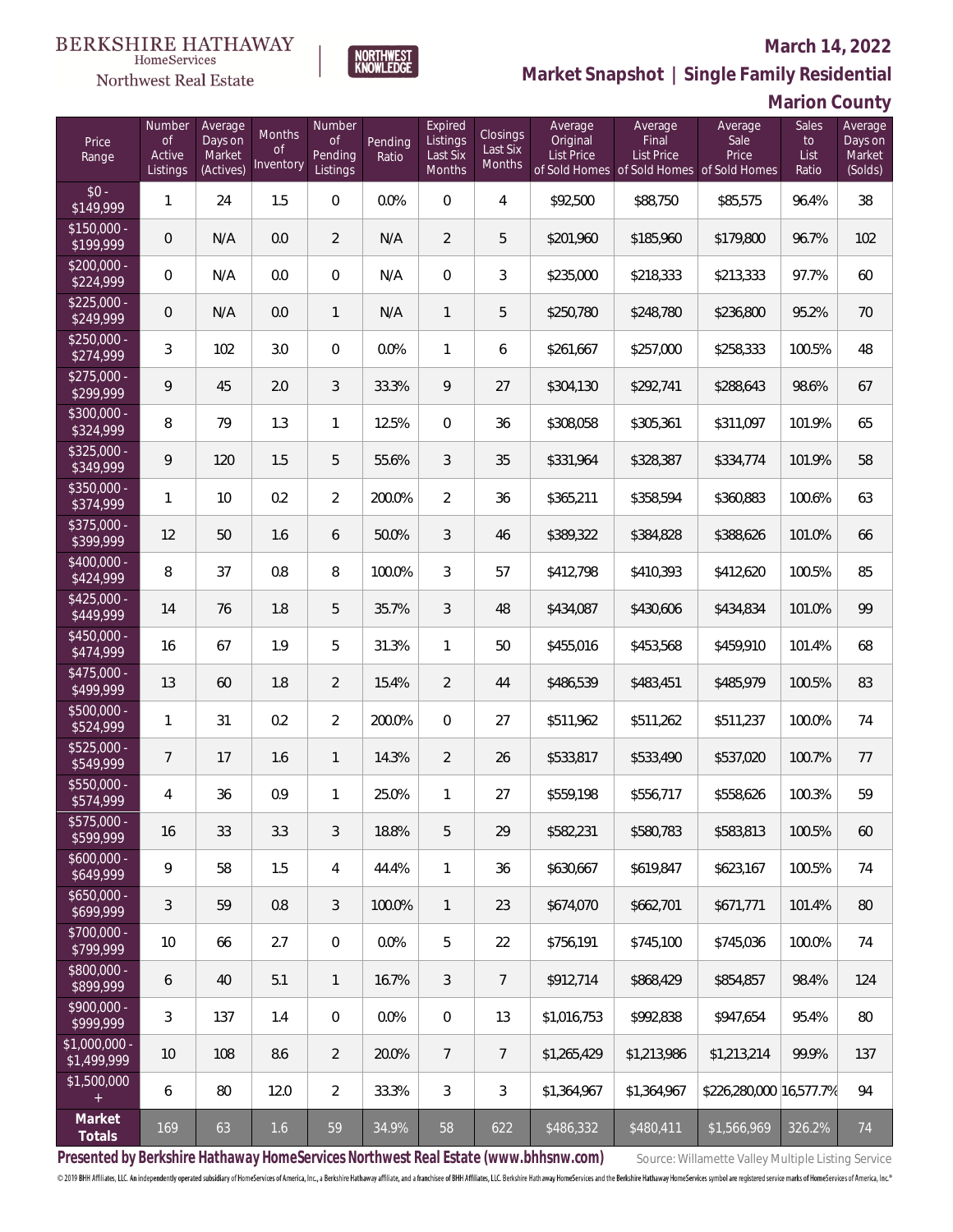

#### **March 14, 2022**

**Market Snapshot | Single Family Residential**

## **Polk County**

| Price<br>Range                | Number<br><b>of</b><br>Active<br>Listings | Average<br>Days on<br>Market<br>(Actives) | <b>Months</b><br><b>of</b><br>Inventory | Number<br>of<br>Pending<br>Listings | Pending<br>Ratio | Expired<br>Listings<br>Last Six<br>Months | Closings<br>Last Six<br><b>Months</b> | Average<br>Original<br><b>List Price</b> | Average<br>Final<br>List Price | Average<br>Sale<br>Price<br>of Sold Homes of Sold Homes of Sold Homes | Sales<br>to<br>List<br>Ratio | Average<br>Days on<br>Market<br>(Solds) |
|-------------------------------|-------------------------------------------|-------------------------------------------|-----------------------------------------|-------------------------------------|------------------|-------------------------------------------|---------------------------------------|------------------------------------------|--------------------------------|-----------------------------------------------------------------------|------------------------------|-----------------------------------------|
| $$0 -$<br>\$149,999           | $\overline{0}$                            | N/A                                       | N/A                                     | $\overline{0}$                      | N/A              | $\overline{0}$                            | $\overline{0}$                        | N/A                                      | N/A                            | N/A                                                                   | N/A                          | N/A                                     |
| $$150,000 -$<br>\$199,999     | $\overline{0}$                            | N/A                                       | 0.0                                     | $\mathbf{1}$                        | N/A              | $\overline{0}$                            | 3                                     | \$185,000                                | \$185,000                      | \$173,667                                                             | 93.9%                        | 37                                      |
| $$200,000 -$<br>\$224,999     | $\overline{2}$                            | 90                                        | 12.0                                    | $\overline{0}$                      | 0.0%             | $\Omega$                                  | 1                                     | \$249,900                                | \$225,000                      | \$200,000                                                             | 88.9%                        | 88                                      |
| $$225,000 -$<br>\$249,999     | $\mathbf{1}$                              | 144                                       | 2.0                                     | $\mathbf{1}$                        | 100.0%           | 0                                         | 3                                     | \$264,408                                | \$264,950                      | \$231,667                                                             | 87.4%                        | 157                                     |
| $$250,000 -$<br>\$274,999     | $\overline{2}$                            | 182                                       | 2.4                                     | $\overline{0}$                      | 0.0%             | $\overline{0}$                            | 5                                     | \$272,780                                | \$265,780                      | \$262,580                                                             | 98.8%                        | 75                                      |
| $$275,000 -$<br>\$299,999     | $\overline{2}$                            | 46                                        | 0.9                                     | $\mathbf{1}$                        | 50.0%            | $\mathbf{1}$                              | 13                                    | \$279,869                                | \$278,792                      | \$287,358                                                             | 103.1%                       | 57                                      |
| $$300,000 -$<br>\$324,999     | 5                                         | 19                                        | 0.8                                     | 3                                   | 60.0%            | $\overline{0}$                            | 39                                    | \$305,264                                | \$306,526                      | \$310,849                                                             | 101.4%                       | 87                                      |
| $$325,000 -$<br>\$349,999     | 8                                         | 17                                        | 1.2                                     | $\mathbf{1}$                        | 12.5%            | 3                                         | 41                                    | \$333,697                                | \$330,750                      | \$335,056                                                             | 101.3%                       | 86                                      |
| $$350,000 -$<br>\$374,999     | 12                                        | 23                                        | 1.2                                     | $\overline{2}$                      | 16.7%            | 4                                         | 58                                    | \$353,717                                | \$351,677                      | \$358,576                                                             | 102.0%                       | 66                                      |
| $$375,000 -$<br>\$399,999     | 9                                         | 23                                        | 1.1                                     | 3                                   | 33.3%            | $\overline{2}$                            | 49                                    | \$381,630                                | \$380,438                      | \$385,656                                                             | 101.4%                       | 52                                      |
| $$400,000 -$<br>\$424,999     | 6                                         | 37                                        | 1.0                                     | 8                                   | 133.3%           | 1                                         | 35                                    | \$411,398                                | \$408,161                      | \$412,022                                                             | 100.9%                       | 76                                      |
| $$425,000 -$<br>\$449,999     | 20                                        | 53                                        | 3.9                                     | 5                                   | 25.0%            | $\overline{2}$                            | 31                                    | \$439,992                                | \$437,509                      | \$434,469                                                             | 99.3%                        | 93                                      |
| $$450,000 -$<br>\$474,999     | 9                                         | 39                                        | 2.2                                     | $\Omega$                            | 0.0%             | $\Omega$                                  | 25                                    | \$473,985                                | \$459,246                      | \$458,917                                                             | 99.9%                        | 105                                     |
| $$475,000 -$<br>\$499,999     | 19                                        | 75                                        | 6.3                                     | $\overline{2}$                      | 10.5%            | 5                                         | 18                                    | \$484,366                                | \$485,062                      | \$487,462                                                             | 100.5%                       | 84                                      |
| $$500,000 -$<br>\$524,999     | 14                                        | 97                                        | 8.4                                     | $\overline{2}$                      | 14.3%            | 1                                         | 10                                    | \$501,368                                | \$497,985                      | \$503,550                                                             | 101.1%                       | 65                                      |
| \$525,000 -<br>\$549,999      | 8                                         | 52                                        | 3.7                                     | $\overline{2}$                      | 25.0%            | 1                                         | 13                                    | \$531,242                                | \$533,380                      | \$534,475                                                             | 100.2%                       | 99                                      |
| \$550,000 -<br>\$574,999      | 11                                        | 46                                        | 7.3                                     | 1                                   | 9.1%             | 1                                         | 9                                     | \$563,302                                | \$554,980                      | \$558,484                                                             | 100.6%                       | 87                                      |
| \$575,000 -<br>\$599,999      | 14                                        | 89                                        | 7.0                                     | 5                                   | 35.7%            | $\overline{2}$                            | 12                                    | \$586,876                                | \$578,043                      | \$580,593                                                             | 100.4%                       | 113                                     |
| $$600,000 -$<br>\$649,999     | 10                                        | 87                                        | 3.0                                     | $\overline{2}$                      | 20.0%            | $\mathbb O$                               | 20                                    | \$619,839                                | \$626,191                      | \$623,882                                                             | 99.6%                        | 130                                     |
| $$650,000 -$<br>\$699,999     | 3                                         | 59                                        | 3.0                                     | $\overline{2}$                      | 66.7%            | 3                                         | 6                                     | \$699,692                                | \$694,567                      | \$678,483                                                             | 97.7%                        | 94                                      |
| \$700,000 -<br>\$799,999      | 8                                         | 109                                       | 3.7                                     | $\overline{0}$                      | 0.0%             | $\mathbf 0$                               | 13                                    | \$753,600                                | \$747,936                      | \$737,444                                                             | 98.6%                        | 149                                     |
| \$800,000 -<br>\$899,999      | 4                                         | 91                                        | 3.4                                     | $\overline{0}$                      | 0.0%             | $\overline{2}$                            | $\overline{7}$                        | \$916,000                                | \$842,000                      | \$830,814                                                             | 98.7%                        | 104                                     |
| \$900,000 -<br>\$999,999      | 3                                         | 82                                        | 6.0                                     | $\mathbf{1}$                        | 33.3%            | $\overline{0}$                            | 3                                     | \$1,099,667                              | \$990,000                      | \$948,333                                                             | 95.8%                        | 306                                     |
| $$1,000,000$ -<br>\$1,499,999 | $\mathbf{1}$                              | 174                                       | 3.0                                     | $\mathbf{1}$                        | 100.0%           | $\mathbf{1}$                              | $\overline{2}$                        | \$1,570,000                              | \$1,426,000                    | \$1,301,000                                                           | 91.2%                        | 213                                     |
| \$1,500,000<br>$\pm$          | 6                                         | 153                                       | 18.0                                    | $\overline{0}$                      | 0.0%             | 4                                         | $\overline{2}$                        | \$2,122,500                              | \$2,122,500                    | \$1,927,500                                                           | 90.8%                        | 310                                     |
| Market<br>Totals              | 177                                       | 66                                        | $2.5\,$                                 | $43\,$                              | 24.3%            | 33                                        | 418                                   | \$448,635                                | \$443,453                      | \$443,508                                                             | 100.0%                       | 88                                      |

NORTHWEST<br>KNOWLFDGF

Presented by Berkshire Hathaway HomeServices Northwest Real Estate (www.bhhsnw.com) source: Willamette Valley Multiple Listing Service